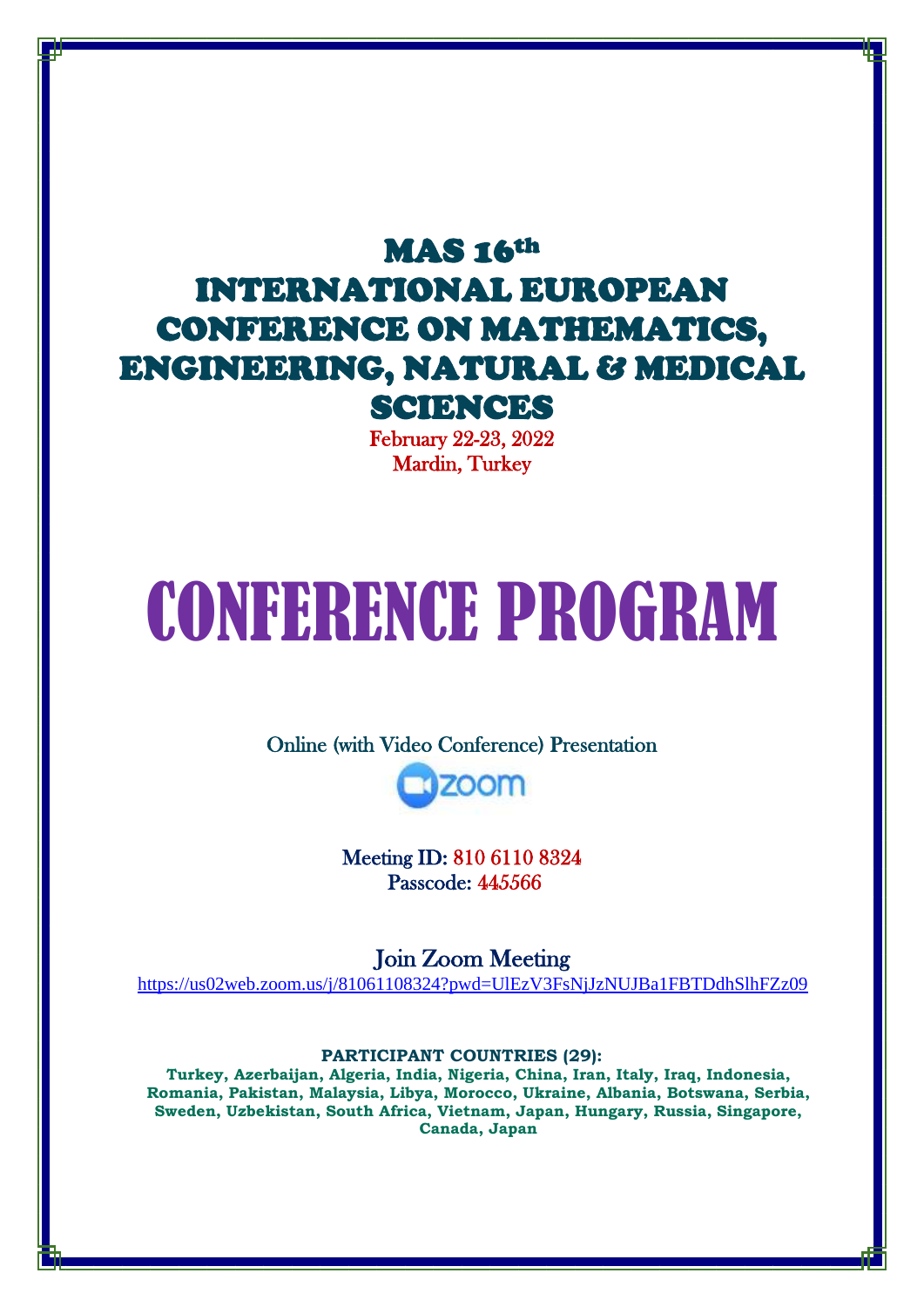

#### **ÖNEMLİ, DİKKATLE OKUYUNUZ LÜTFEN / IMPORTANT, PLEASE READ CAREFULLY**

 $\overline{a}$ 

#### **Önemli, Dikkatle Okuyunuz Lütfen**

- $\checkmark$  Kongremizde Yazım Kurallarına uygun gönderilmiş ve bilim kurulundan geçen bildiriler için online (video konferans sistemi üzerinden) sunum imkanı sağlanmıştır.
- Online sunum yapabilmek için **https://zoom.us/join** sitesi üzerinden giriş yaparak "Meeting ID or Personal Link Name" yerine ID numarasını girerek oturuma katılabilirsiniz.
- Zoom uygulaması ücretsizdir ve hesap oluşturmaya gerek yoktur.
- $\checkmark$  Zoom uygulaması kaydolmadan kullanılabilir.
- $\checkmark$  Uygulama tablet, telefon ve PC'lerde çalışıyor.
- $\checkmark$  Her oturumdaki sunucular, sunum saatinden 15 dk öncesinde oturuma bağlanmış olmaları gerekmektedir.
- $\checkmark$  Tüm kongre katılımcıları canlı bağlanarak tüm oturumları dinleyebilir.
- $\checkmark$  Moderatör oturumdaki sunum ve bilimsel tartışma (soru-cevap) kısmından sorumludur.

#### **Dikkat Edilmesi Gerekenler- TEKNİK BİLGİLER**

- $\checkmark$  Bilgisayarınızda mikrofon olduğuna ve çalıştığına emin olun.
- $\checkmark$  Zoom'da ekran paylaşma özelliğine kullanabilmelisiniz.
- Kabul edilen bildiri sahiplerinin mail adreslerine Zoom uygulamasında oluşturduğumuz oturuma ait ID numarası gönderilecektir.
- $\checkmark$  Katılım belgeleri kongre sonunda tarafınıza pdf olarak gönderilecektir
- $\checkmark$  Kongre programında yer ve saat değişikliği gibi talepler dikkate alınmayacaktır

#### **IMPORTANT, PLEASE READ CAREFULLY**

- To be able to attend a meeting online, login via **https://zoom.us/join** site, enter ID "Meeting ID or Personal Link Name" and solidify the session.
- $\checkmark$  The Zoom application is free and no need to create an account.
- $\checkmark$  The Zoom application can be used without registration.
- $\checkmark$  The application works on tablets, phones and PCs.
- $\checkmark$  The participant must be connected to the session 15 minutes before the presentation time.
- $\checkmark$  All congress participants can connect live and listen to all sessions.
- $\checkmark$  Moderator is responsible for the presentation and scientific discussion (question-answer) section of the session.

#### **Points to Take into Consideration - TECHNICAL INFORMATION**

- $\checkmark$  Make sure your computer has a microphone and is working.
- $\checkmark$  You should be able to use screen sharing feature in Zoom.
- $\checkmark$  Attendance certificates will be sent to you as pdf at the end of the congress.
- $\checkmark$  Requests such as change of place and time will not be taken into consideration in the congress program.

#### **Before you login to Zoom please indicate your name\_surname and HALL number, exp. Hall-1, Awais Khan**



Meeting ID: 810 6110 8324 Passcode: 445566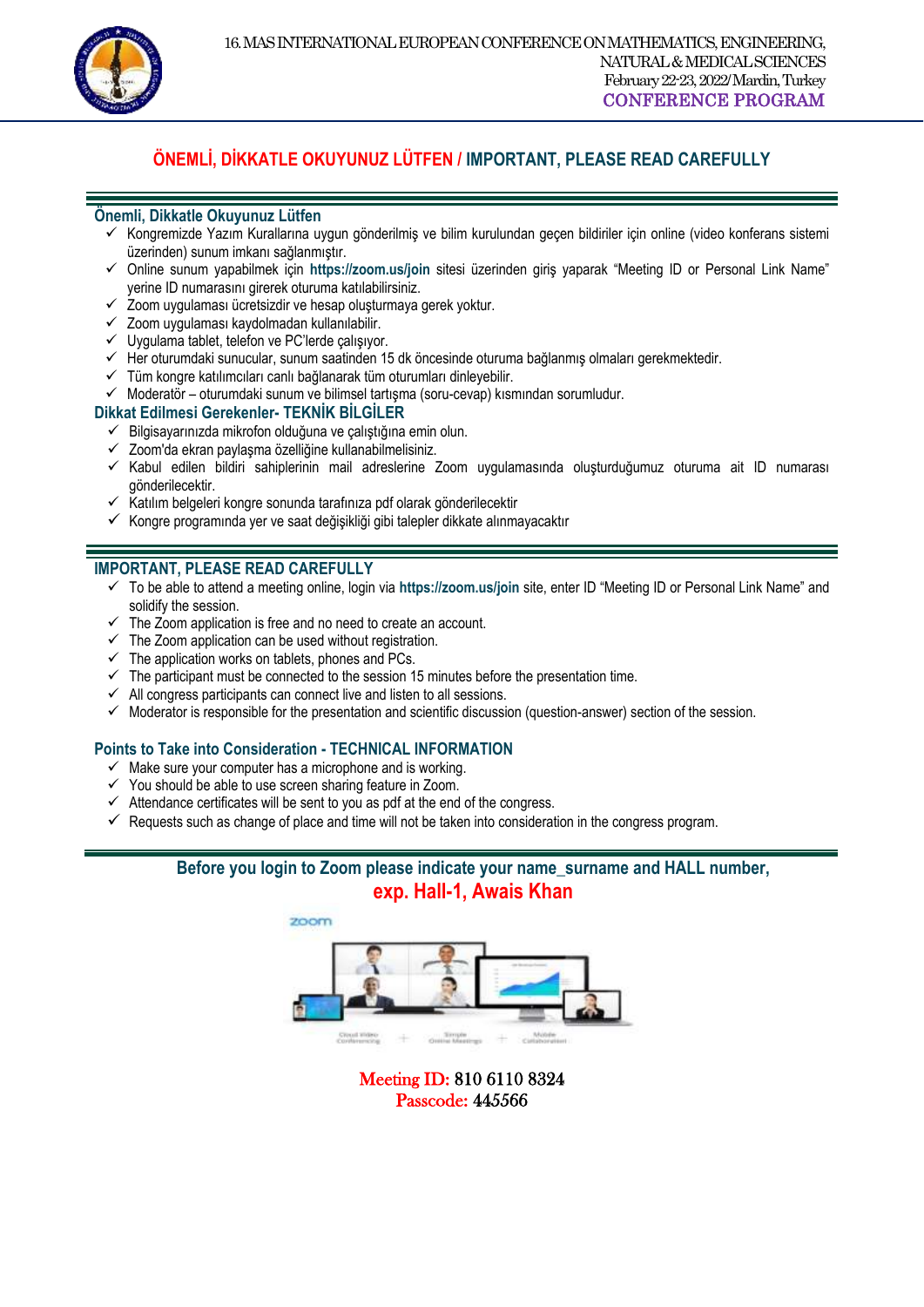#### $\overline{a}$ **Session 1 / Hall-1 22.02.2022 Moderator: Serdar GÜNDOĞDU Meeting ID: 810 6110 8324 / Passcode: 445566 Ankara Local Time: 10:00 – 12:00**

| <b>Author(s)</b>                                                                                                                               | <b>Title</b>                      | <b>Affiliation</b>             |
|------------------------------------------------------------------------------------------------------------------------------------------------|-----------------------------------|--------------------------------|
| Rıdvan Küçükbacak                                                                                                                              | <b>SECURITY ANALYSIS OF IMAGE</b> | Yeditepe University, Istanbul, |
| Mahmut Bağcı                                                                                                                                   | <b>ENCRYPTION ALGORITHMS</b>      | Türkiye                        |
| Mehmet Bilal ER                                                                                                                                | <b>GENDER DETERMINATION OF</b>    | Harran University, Sanlıurfa,  |
| Emre Can KURAN                                                                                                                                 | CATS BY USING DEEP LEARNING       | Türkiye                        |
| <b>Umut KURAN</b>                                                                                                                              | ON CAT SOUND SPECTROGRAMS         |                                |
|                                                                                                                                                | A HYBRID APPROACH OF NEURAL       |                                |
|                                                                                                                                                | NETWORK WITH PARTICLE             |                                |
| Serdar GÜNDOĞDU                                                                                                                                | <b>SWARM OPTIMIZATION IN</b>      | Dokuz Eylül University,        |
|                                                                                                                                                | <b>EVALUATING THE SUCCESS OF</b>  | Izmir, Türkiye                 |
|                                                                                                                                                | <b>CRYOTHERAPY WART</b>           |                                |
|                                                                                                                                                | <b>TREATMENT METHOD</b>           |                                |
| Enes AVCI                                                                                                                                      | <b>COMPARISION OF ARTIFICIAL</b>  | Bursa Teknik University,       |
| Musa AYDIN                                                                                                                                     | RECURRENT NEURAL NETWORK          | Bursa, Türkiye.                |
|                                                                                                                                                | <b>FOR LOAD FORCASTING</b>        |                                |
|                                                                                                                                                | <b>INVESTIGATION OF</b>           | Munzur University,             |
| Hakan ŞAHAL                                                                                                                                    | THERMOPHYSICAL PROPERTIES OF      | Vocational School,             |
| Ercan AYDOĞMUŞ                                                                                                                                 | POLYESTER COMPOSITE               | Department of Food             |
|                                                                                                                                                | PRODUCED WITH SYNTHESIZED         | Processing, Tunceli, Turkey    |
|                                                                                                                                                | <b>SCHIFF BASE</b>                |                                |
|                                                                                                                                                | PRODUCTION OF A LOW-COST          | Siirt Üniversitesi Bilim ve    |
| Duygu ELMA                                                                                                                                     | <b>CATALYST FROM SPENT TEA</b>    | Teknoloji Uygulama ve          |
| <b>KARAKAŞ</b>                                                                                                                                 | <b>WASTE FOR HYDROGEN</b>         | Araştırma Merkezi              |
|                                                                                                                                                | <b>GENERATION FROM</b>            | (SİÜBTAM), Siirt, Turkiye      |
|                                                                                                                                                | METHANOLYSIS OF NaBH <sub>4</sub> |                                |
| All participants must join the conference 15 minutes before the session time.<br>Every presentation should last not longer than 10-12 minutes. |                                   |                                |
| Kindly keep your cameras on till the end of the session.                                                                                       |                                   |                                |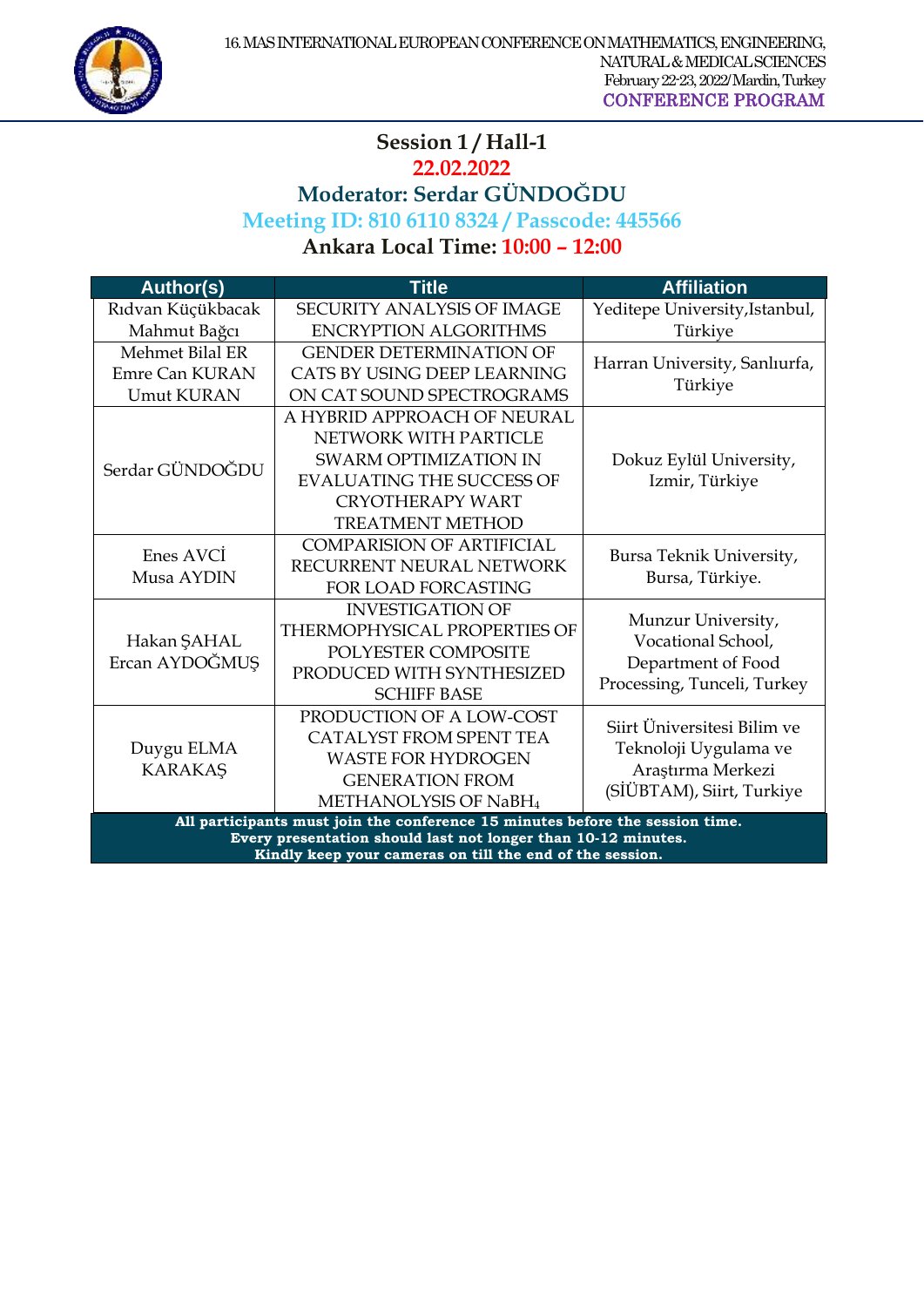

## $\overline{a}$ Session 1/Hall-2 **22.02.2022 Moderator: Assist. Prof. Dr. ABID HUSSANAN Meeting ID: 810 6110 8324 / Passcode: 445566**

**Ankara Local Time: 10:00 – 12:00** 

| <b>Author(s)</b>                                                                                                                                                                                           | <b>Title</b>                                                                                                                                               | <b>Affiliation</b>                                                                                                       |
|------------------------------------------------------------------------------------------------------------------------------------------------------------------------------------------------------------|------------------------------------------------------------------------------------------------------------------------------------------------------------|--------------------------------------------------------------------------------------------------------------------------|
| Noureddine BOUTERAA                                                                                                                                                                                        | A NOTE ON EXISTENCE OF<br>SOLUTIONS FOR A CLASS OF<br>NONLINEAR FRACTIONAL<br><b>BOUNDARY VALUE PROBLEM</b><br>WITH INTEGRAL BOUNDARY<br><b>CONDITIONS</b> | Laboratory of Fundamental and<br>Applied Mathematics of Oran<br>(LMFAO), University of Oran1,<br>Ahmed Benbella, Algeria |
| Dr. Habib DJOURDEM                                                                                                                                                                                         | HADAMARD TYPE IMPLICIT<br>FRACTIONAL DIFFERENTIAL<br><b>INCLUSION WITH NONLOCAL</b><br><b>INTEGRAL BOUNDARY</b><br><b>CONDITIONS</b>                       | Relizane University, Faculty of<br>science and technology,<br>Department of Mathematics,<br>Algeria                      |
| Dr. G.P. Ashwinkumar<br>Dr. N. Sandeep                                                                                                                                                                     | <b>IMPACT OF NANOPARTICLE</b><br><b>SHAPE ON</b><br>MAGNETOHYDRODYNAMIC<br>STAGNATION-POINT FLOW OF<br>CARREAU NANOLIQUID: A<br><b>COMPARATIVE STUDY</b>   | Vijayanagara Sri Krishnadevaraya<br>University, Bellary, India<br>Central University of Karnataka,<br>Kalaburagi, India  |
| Dr. G.P. Ashwinkumar<br>Dr. N. Sandeep                                                                                                                                                                     | <b>IMPACT OF NONLINEAR</b><br><b>RADIATION ON</b><br>MAGNETOHYDRODYNAMIC<br>FLOW OF HYBRID NANOFLUID<br>WITH HEAT SOURCE EFFECT                            | Vijayanagara Sri Krishnadevaraya<br>University, Bellary, India<br>Central University of Karnataka,<br>Kalaburagi, India  |
| Dr. G.P. Ashwinkumar<br>Dr. N. Sandeep                                                                                                                                                                     | SIMULTANEOUS SOLUTIONS FOR<br>CONVECTIVE HEAT TRANSFER IN<br>DUSTY-NANO AND DUSTY-<br><b>HYBRID NANOLIQUIDS</b>                                            | Vijayanagara Sri Krishnadevaraya<br>University, Bellary, India<br>Central University of Karnataka,<br>Kalaburagi, India  |
| Assist. Prof. Dr. ABID<br><b>HUSSANAN</b><br><b>MUHAMMAD</b><br><b>SALMAN KAUSAR</b><br><b>ASIFA ILYAS</b>                                                                                                 | MAGNETIZED SUSPENDED<br><b>CARBON NANOTUBES BASED</b><br><b>NANOFLUID FLOW WITH</b><br><b>SUCTION AND INJECTION</b>                                        | University of Education, Lahore,<br>Pakistan                                                                             |
| Dr. Taimoor Salahuddin<br>Muhammad Awais                                                                                                                                                                   | NOVEL STUDY OF NON-<br>NEWTONIAN CASSON<br>NANOFLUID OVER THE UPPER<br>HORIZONTAL SURFACE OF<br><b>PARABOLOID</b>                                          | Mirpur University of Science and<br>Technology                                                                           |
| All participants must join the conference 15 minutes before the session time.<br>Every presentation should last not longer than 10-12 minutes.<br>Kindly keep your cameras on till the end of the session. |                                                                                                                                                            |                                                                                                                          |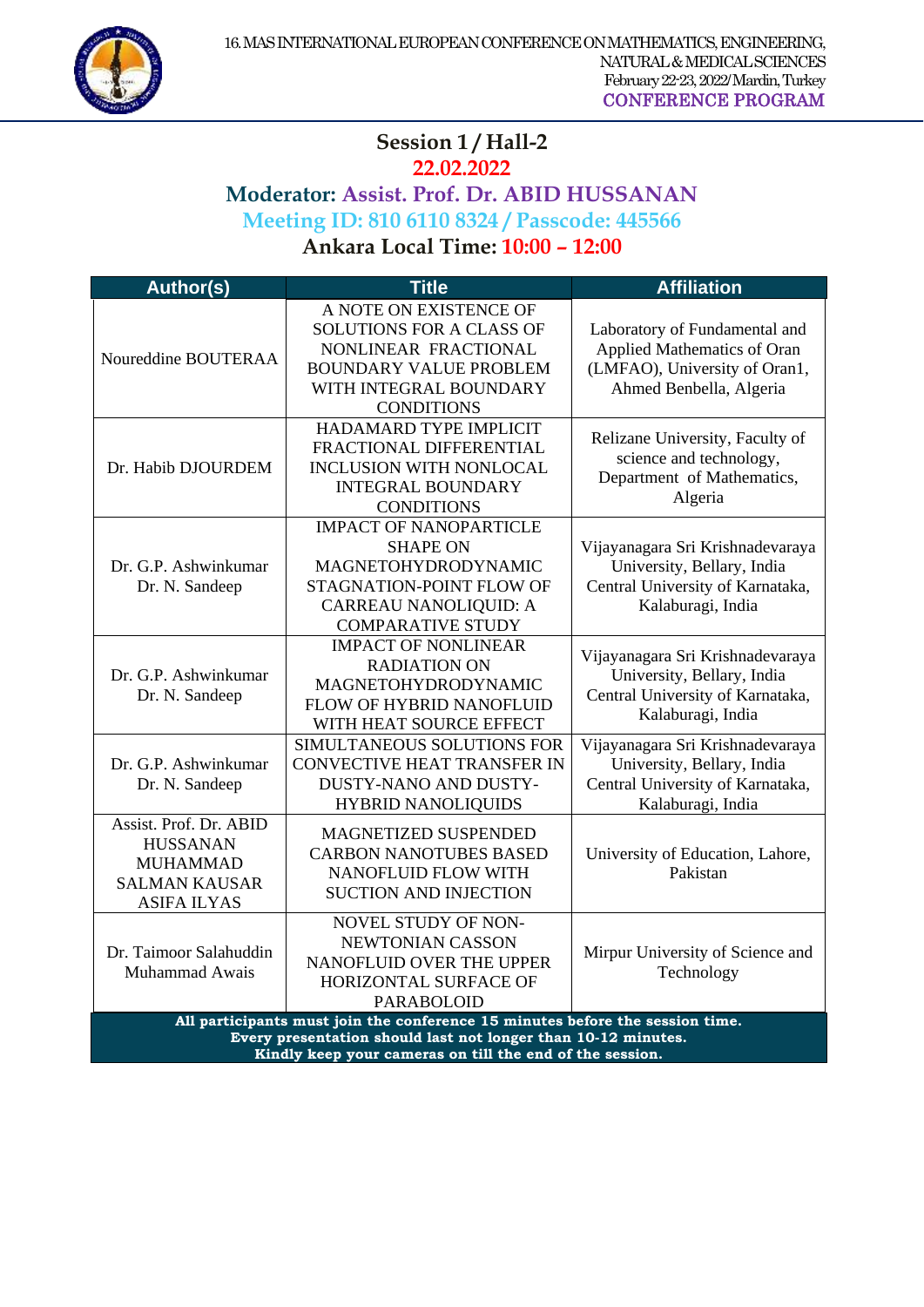

#### $\overline{a}$ **Session 1 / Hall-3 22.02.2022**

## **Moderator: Assist. Prof. Dr. Jyoti Ratan Ghosh Meeting ID: 810 6110 8324 / Passcode: 445566 Ankara Local Time: 10:00 – 12:00**

**Author(s) Title Affiliation** Begüm Kocatürk Chantal Kroone Chris Tieken Henri Versteeg HEPATIC FVII ALLEVIATES METASTATIC CAPACITY OF TRIPLE NEGATIVE BREAST **CANCERS** Hacettepe University, Ankara, Turkey Rodolfo Reda Alessio Zanza Maurilio D'angelo Dario Di Nardo Gabriele Miccoli Luca Testarelli RADIATION-FREE DIAGNOSTIC EXAMINATION IN DENTISTRY: A REVIEW Sapienza University of Rome, Rome, Italy Major Giurgiu Gheorghe Prof. Dr. Cojocaru Manole THE THERAPEUTIC EFFECTS OF DENIPLANT NUTRACEUTICALS ON THE GUT MICROBIOME IN PATIENTS WITH PSORIASIS Deniplant-Aide Sante Medical Center, Biomedicine, Bucharest, Romania Assist. Prof. Dr. Jyoti Ratan Ghosh ANTI-A ANTIBODIES AND COVID-19 Visva-Bharati, Santiniketan-731235, West Bengal, India Konovalenko І. Mironova V. STUDY OF THE INFLUENCE OF FACTORS ON THE PROCESS OF EXTRACTION OF BIOLOGICALLY ACTIVE SUBSTANCES OF PHYTOCOMPOSITIONS FOR TREATMENT IN UROLOGY National University of Pharmacy, Kharkiv, Ukraine Yasaman Parsia Shahryar Sorooshian CRUCIAL BUT LOST COMPONENT THAT PUBLIC HEALTH STILL REQUIRES FOR COVID-19 CRISIS MANAGEMENT Gothenburg, Sweden Bouharati Khaoula Bouharati Imene Guenifi Wahiba Gasmi Abdelkader Laouamri Slimane INTELLIGENT ANALYSIS OF FATTY LIVER RISK FACTORS UFAS Setif1 University, Setif, Algeria Kusni INGSIH Ana KADARNINGSIH Novi Windi ASTUTI THE ROLE OF JOB SATISFACTION IN MEDIATION OF LEADERSHIP STYLE AND MOTIVATION ON NURSE PERFORMANCE Universitas Dian Nuswantoro Kusni INGSIH Ana KADARNINGSIH Novi Windi ASTUTI THE ROLE OF LEADERSHIP, MOTIVATION, DISCIPLINE, AND NON PHYSICAL ENVIRONMENT IN EMPLOYEE PERFORMANCE Universitas Dian Nuswantoro Yusuf OLĞAR COMPARISON OF THE CYTOSOLIC AND MITOCHONDRIA-TARGETED ANTIOXIDANTS IN A HEART FAILURE MODEL Ankara Üniversitesi Tıp Fakültesi Biyofizik Anabilim Dalı, Ankara, TURKEY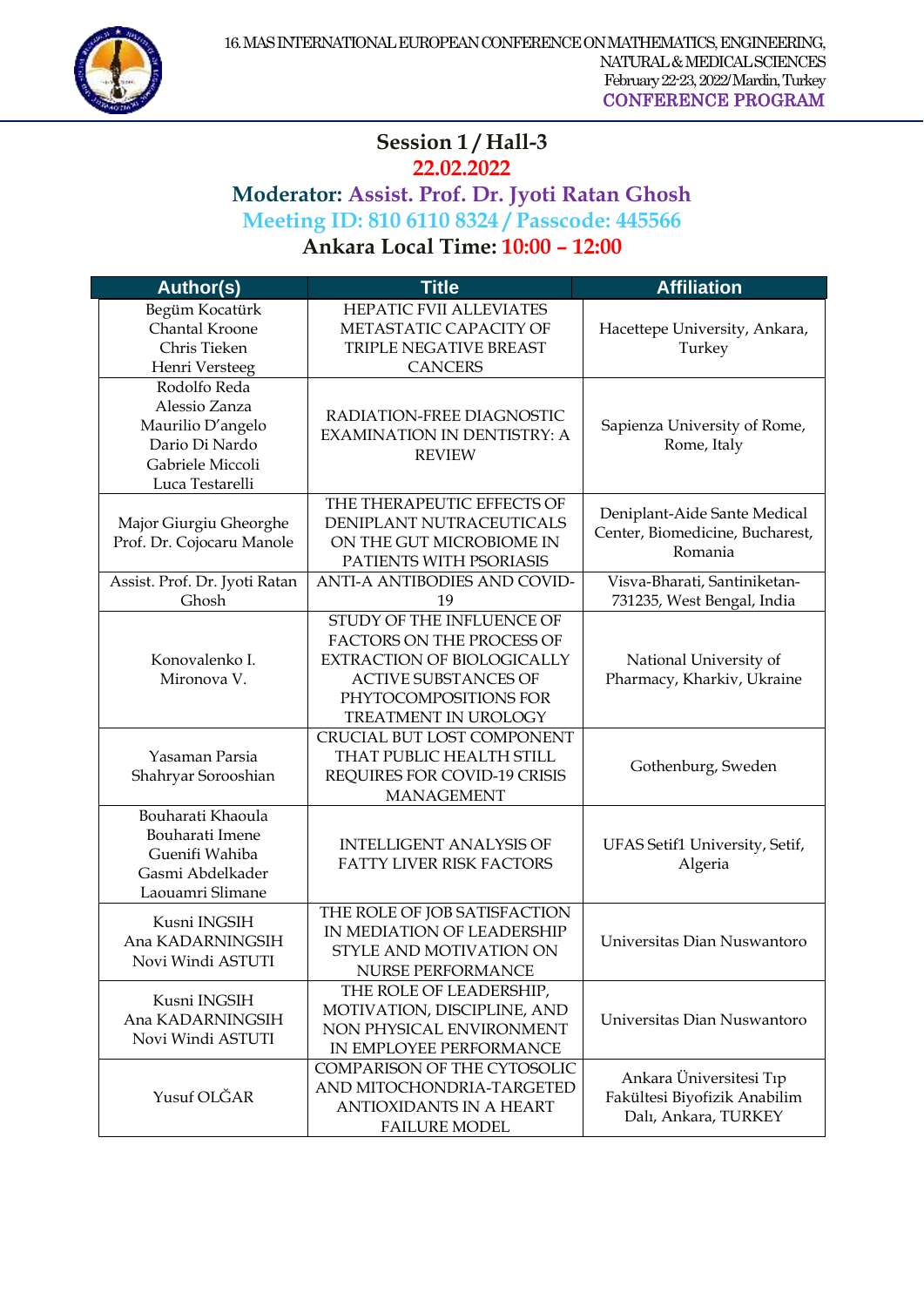

**All participants must join the conference 15 minutes before the session time. Every presentation should last not longer than 10-12 minutes. Kindly keep your cameras on till the end of the session.**

 $\overline{a}$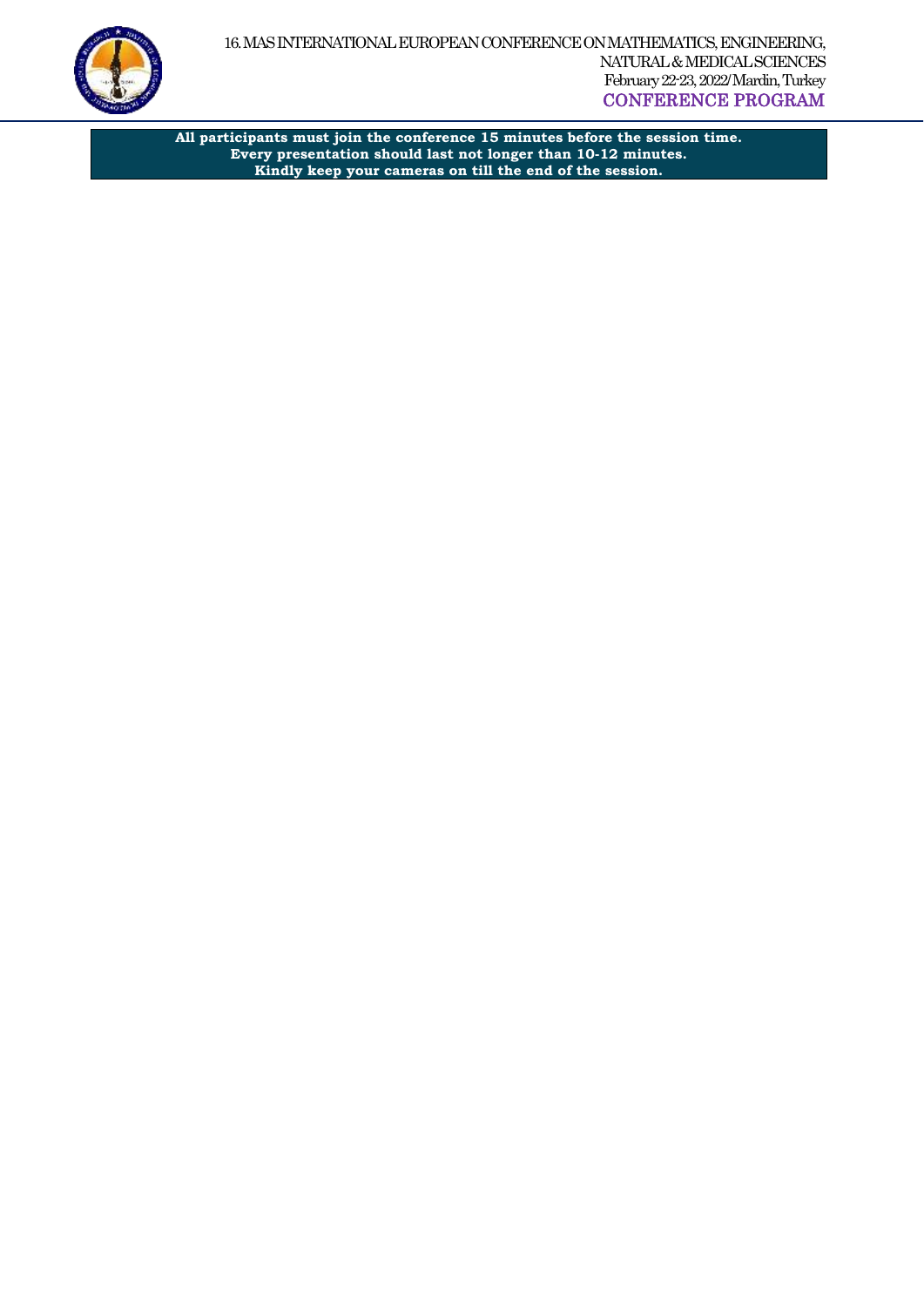

## $\overline{a}$ Session 1/Hall-4

**22.02.2022**

## **Moderator: Prof. Dr. Bhushan Chavan Meeting ID: 810 6110 8324 / Passcode: 445566**

**Ankara Local Time: 10:00 – 12:00** 

| <b>Author(s)</b>                                                                                 | <b>Title</b>                                                                                                                                                                                               | <b>Affiliation</b>                                                                                                 |  |
|--------------------------------------------------------------------------------------------------|------------------------------------------------------------------------------------------------------------------------------------------------------------------------------------------------------------|--------------------------------------------------------------------------------------------------------------------|--|
| Dr. Yıldırım İsmail Tosun<br>Dr. Fethullah Chichek                                               | MICROWAVE ACTED MICRONIZED<br><b>GRINDING - VERTICAL BALL MILL</b><br><b>GRINDING OF COAL SLIMES, FLY</b><br><b>ASH / ERMENEK LIGNITE</b>                                                                  | <b>Şırnak University</b>                                                                                           |  |
| Dr. Yıldırım İsmail Tosun                                                                        | MICROWAVE DISSOLUTION<br>ASPHALTITE SLIME, COAL WASTE<br>AND SEWAGE SLUDGE - ORGANIC<br>HUMIC SAND PRODUCTION                                                                                              | Şırnak University                                                                                                  |  |
| Oğuz ÖZTÜRK                                                                                      | FIRST PHOTOMETRIC STUDY OF<br>ECLIPSING BINARY STAR SYSTEM KL<br><b>AUR</b>                                                                                                                                | Canakkale Onsekiz Mart<br>University, Faculty of Arts and<br>Sciences, Department of<br>Physics, Çanakkale, Turkey |  |
| Esra Öztürk                                                                                      | SOLID-LIQUID INTERFACIAL<br>ENERGY AND THERMODYNAMIC<br>PROPERTIES OF EXPERIMENTALLY<br>OBTAINED SOLID SN PHASE IN Sn-<br>Mg-Bi TERNARY ALLOY SYSTEM                                                       | Kocaeli University, Department<br>of Physics, 41380 Kocaeli,<br>Turkey                                             |  |
| Habtamu Bayissa Yadeta<br>Sachin Shaw                                                            | SOLUTE DISPERSION OF DRUG<br>CARRIER DURING MAGNETIC DRUG<br>TARGETING FOR HERSCHEL -<br>BULKLEY BLOOD FLOW IN A MICRO-<br><b>VESSEL</b>                                                                   | Botswana International<br>University of Science and<br>Technology, Botswana                                        |  |
| Prof. Dr. Bhushan Chavan<br>Dr.Sameer Nanivadekar<br>Prof. Amol Shinde<br>Prof. Sushrut Patankar | RAIN-WATER HARVESTING<br>THROUGH TRAIN FOR DROUGHT<br>PRONE REGIONS                                                                                                                                        | A. P. Shah Institute of<br>Technology, Mumbai                                                                      |  |
| Marija Radmilović-<br>Radjenović<br>Marija Ivanović<br>Branislav Radjenović                      | THE EFFECT OF THE ANTENNA<br>DESIGN ON THE CHARACTERISTICS<br>OF MICROWAVE ABLATION<br>TREATMENT OF LIVER CANCER                                                                                           | University of Belgrade, Serbia                                                                                     |  |
| M.E.Akramovb<br>K.Sabirovc<br>O.V.Karpovaa<br>D.U.Matrasulova<br>S.M.Usanovd                     | <b>GENERATION OF NONLOCAL</b><br>SOLITONS IN OPTICAL FIBER<br><b>NETWORKS</b>                                                                                                                              | National University of<br>Uzbekistan, Tashkent,<br>Uzbekistan                                                      |  |
|                                                                                                  | All participants must join the conference 15 minutes before the session time.<br>Every presentation should last not longer than 10-12 minutes.<br>Kindly keep your cameras on till the end of the session. |                                                                                                                    |  |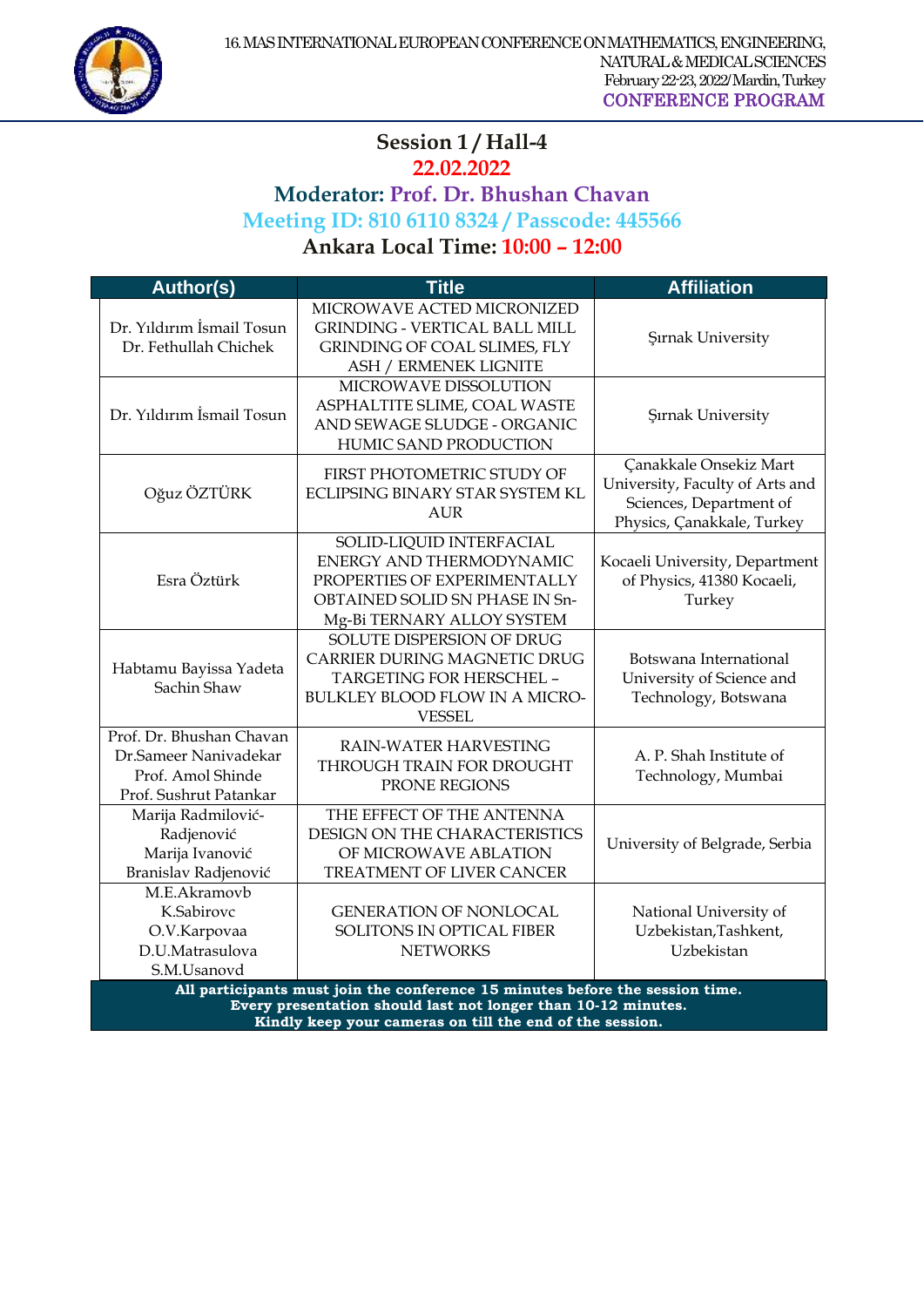

#### $\overline{a}$ Session 1 / Hall-5

**22.02.2022**

**Moderator: Uzm. Dr. Bülent Halaçlar**

**Meeting ID: 810 6110 8324 / Passcode: 445566**

**Ankara Local Time: 10:00 – 12:00** 

| <b>Author(s)</b>                                                                                                                                                                                           | <b>Title</b>                                                                                                                                     | <b>Affiliation</b>                                                                                  |
|------------------------------------------------------------------------------------------------------------------------------------------------------------------------------------------------------------|--------------------------------------------------------------------------------------------------------------------------------------------------|-----------------------------------------------------------------------------------------------------|
| Dr. Ayşe Seda ATAOL                                                                                                                                                                                        | USAGE OF ANTIMICROBIAL AGENTS<br>IN DENTURE LINER MATERIALS                                                                                      | Özel Zoom Ağız ve Diş Sağlığı<br>Polikliniği                                                        |
| Aydin Nadir<br>Kadir Ugur Mert<br><b>Bektas Morrad</b><br>Fezan Mutlu<br>Yuksel Cavusoglu                                                                                                                  | EFFECTS OF DOBUTAMINE AND<br>LEVOSIMENDAN ON SYSTOLIC TIME<br><b>INTERVALS IN PATIENTS WITH</b><br>DECOMPENSATED HEART FAILURE                   | Bezmialem Vakif University,<br>Maltepe/Istanbul, Turkey                                             |
| Aydin Nadir                                                                                                                                                                                                | SMART THERMOELECTRIC BRAIN<br><b>HYPOTHERMIA DEVICE</b>                                                                                          | Bezmialem Vakif University,<br>Maltepe/Istanbul, Turkey                                             |
| Uzm. Dr. Bülent Halaçlar                                                                                                                                                                                   | THE RELATIONSHIP BETWEEN<br><b>HEALTHY LIFE EXPECTANCY AND</b><br>CHILDHOOD OBESITY                                                              | Adana Algomed Hastanesi<br>Genel Cerrahi Kliniği, Adana                                             |
| Hatice Esra CAN<br>Özcan BUDAK                                                                                                                                                                             | THE EFFECTS OF MALE FACTOR<br><b>INTENSITY IN IVF TREATMENTS</b>                                                                                 | Sakarya Üniversitesi, Sakarya,<br>Türkiye                                                           |
| Ayşegül DURAK                                                                                                                                                                                              | <b>INVESTIGATING OF TRPC</b><br>CHANNELS, THE CONTRIBUTION OF<br><b>INTRACELLULAR CALCIUM</b><br><b>CHANGING IN METABOLIC</b><br><b>SYNDROME</b> | Ankara University Faculty of<br>Medicine Biophysics<br>Department, Ankara, Turkey                   |
| Ahmet Kemal FİLİZ                                                                                                                                                                                          | <b>INVESTIGATION OF THE</b><br><b>ANTIPROLIFERATIVE EFFECT OF</b><br>OMIPALISIB ON C6 GLIOMA CELL<br><b>LINE</b>                                 | ÜniversiteCumhuriyet<br>Üniversitesi, Tıp Fakültesi,<br>Fizyoloji Anabilim Dalı, Sivas,<br>Türkiye. |
| All participants must join the conference 15 minutes before the session time.<br>Every presentation should last not longer than 10-12 minutes.<br>Kindly keep your cameras on till the end of the session. |                                                                                                                                                  |                                                                                                     |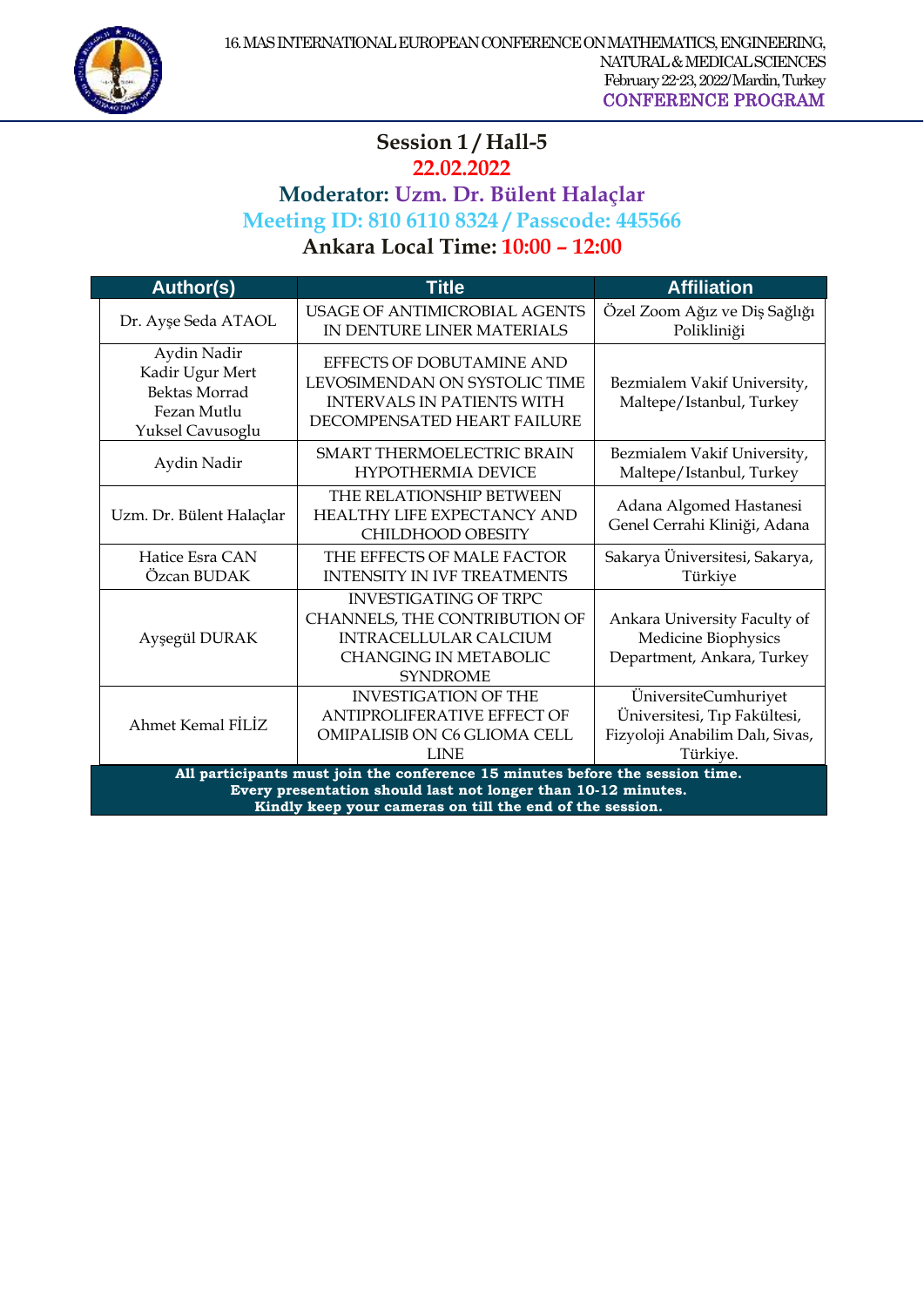

#### $\overline{a}$ **Session-1 / Hall-6 22.02.2022 Moderator: Sebahattin Karabulut Meeting ID: 810 6110 8324 / Passcode: 445566 Ankara Local Time: 10:00 – 12:00**

| <b>Author(s)</b>                                                                                                                                                                                           | <b>Title</b>                                                                                                                                              | <b>Affiliation</b>                                                                     |
|------------------------------------------------------------------------------------------------------------------------------------------------------------------------------------------------------------|-----------------------------------------------------------------------------------------------------------------------------------------------------------|----------------------------------------------------------------------------------------|
| Prof. Dr. Şebnem ASLAN<br>Esma ATALI                                                                                                                                                                       | AN IMPORTANT CONCEPT IN THE<br><b>ACQUISITION OF APPROPRIATE</b><br>HEALTH CARE: HEALTH LITERACY                                                          | Selçuk University, Turkey                                                              |
| Prof. Dr. Şebnem ASLAN<br>Ganime KÖK                                                                                                                                                                       | <b>HEALTH CONTROL FOCUS</b><br><b>CONCEPT: CONTENT ANALYSIS</b>                                                                                           | Selçuk University, Turkey                                                              |
| Sebahattin Karabulut                                                                                                                                                                                       | THIAMINE ALLEVIATES COGNITIVE<br><b>IMPAIRMENT AND</b><br>EPILEPTOGENESIS BY RELIEVING<br>BRAIN INFLAMMATION IN PTZ-<br><b>INDUCED KINDLING RAT MODEL</b> | Cumhuriyet Üniversitesi,<br>Sağlık Hizmetleri MYO, Sivas,<br>Türkiye                   |
| Çiğdem KARAKAYALI AY<br>Esra KARATAŞ OKYAY                                                                                                                                                                 | <b>INNOVATIVE APPROACHES USED</b><br>IN PREGNANCY, BIRTH AND<br>POSTPARTUM PERIOD                                                                         | Inonu University                                                                       |
| Çiğdem KARAKAYALI AY<br>Esra KARATAŞ OKYAY                                                                                                                                                                 | MEDIA AND WOMEN'S HEALTH                                                                                                                                  | Inonu University                                                                       |
| Mehmet Özüiçli<br>Barış Güner<br>İhsan Kısadere                                                                                                                                                            | EFFECTS OF PSOROPTIC MANGE ON<br>THE REPRODUCTIVE<br>PERFORMANCE IN MERINO EWES                                                                           | Balıkesir Üniversitesi/Veteriner<br>Fakültesi/ Parazitoloji<br>A.B.D/Balıkesir/Türkiye |
| All participants must join the conference 15 minutes before the session time.<br>Every presentation should last not longer than 10-12 minutes.<br>Kindly keep your cameras on till the end of the session. |                                                                                                                                                           |                                                                                        |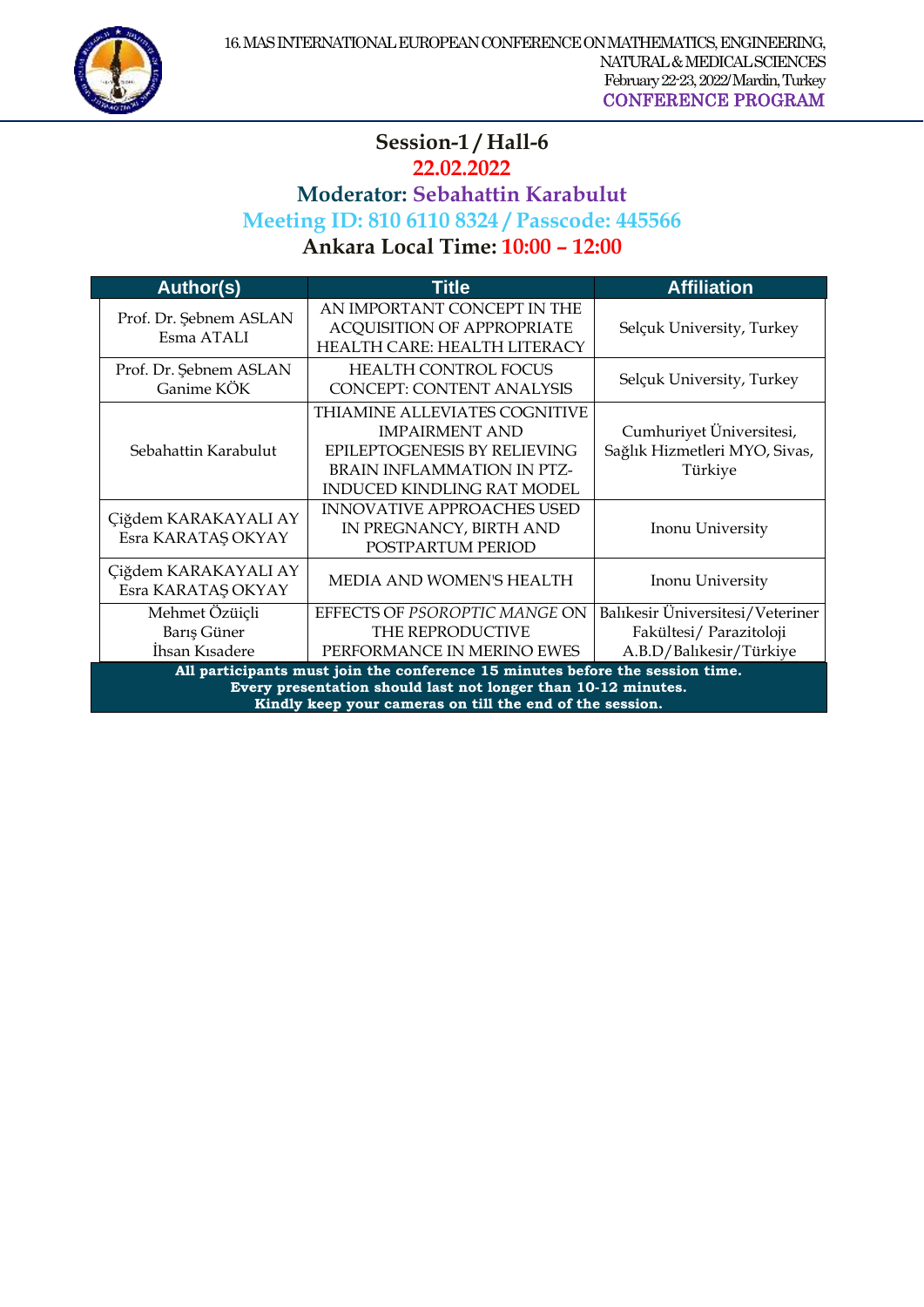

## $\overline{a}$ **Session 2 / Hall-1**

**22.02.2022**

**Moderator: Assist. Prof. Dr. Süleyman ADAK Meeting ID: 810 6110 8324 / Passcode: 445566**

**Ankara Local Time: 12:30 – 14:30** 

| <b>Author(s)</b>                                                                                                                                                                                           | <b>Title</b>                                                                                                                                                                                           | <b>Affiliation</b>                                                                                                                          |
|------------------------------------------------------------------------------------------------------------------------------------------------------------------------------------------------------------|--------------------------------------------------------------------------------------------------------------------------------------------------------------------------------------------------------|---------------------------------------------------------------------------------------------------------------------------------------------|
|                                                                                                                                                                                                            | <b>COMPUTER-AIDED ANALYSIS OF</b>                                                                                                                                                                      | Mardin Artuklu Üniversitesi,                                                                                                                |
| Süleyman ADAK                                                                                                                                                                                              | DYNAMIC CIRCUITS BY STATE                                                                                                                                                                              | Mardin Meslek Yüksekokulu,                                                                                                                  |
|                                                                                                                                                                                                            | <b>VARIABLE MODEL</b>                                                                                                                                                                                  | Mardin, Türkiye                                                                                                                             |
| Assist. Prof. Dr. Süleyman                                                                                                                                                                                 | <b>COMPUTER-AIDED ANALYSIS OF</b>                                                                                                                                                                      | Mardin Artuklu Üniversitesi,                                                                                                                |
| <b>ADAK</b>                                                                                                                                                                                                | DYNAMIC CIRCUITS BY STATE                                                                                                                                                                              | Mardin Meslek Yüksekokulu,                                                                                                                  |
|                                                                                                                                                                                                            | <b>VARIABLE MODEL</b>                                                                                                                                                                                  | Elektrik ve Enerji Bölümü                                                                                                                   |
| Ilter Demirhan<br>Erkan Oner<br>Ergul Belge Kurutas                                                                                                                                                        | AN EVALUATION OF<br>AMPHIREGULIN IN CHILDREN-<br>WHO STUTTER AND ITS<br>RELATIONSHIP TO SEVERITY                                                                                                       | Harran University, Sanlıurfa,<br>Turkey<br>Mersin University, Mersin,<br>Turkey<br>Sutcu Imam Univestiy,<br>Kahramanmaras, Turkey           |
| Erkan Oner<br>Ilter Demirhan<br>Ergul Belge Kurutas<br>Serap YALIN                                                                                                                                         | <b>INVESTIGATION OF</b><br>UNCHARACTERIZED PEPTIDE<br>(UNIPROTKB - A0A355SB92) IN<br><b>SARS COV-2 MAJOR PROTEASE</b><br>STRUCTURE BY PROTEIN-<br>PEPTIDE DOCKING METHOD: IN<br><b>SILICO STUDY</b>    | Harran University, Sanlıurfa,<br>Turkey<br>Mersin University, Mersin,<br>Turkey<br>Sutcu Imam Univestiy,<br>Kahramanmaras, Turkey           |
| Ozge ERKEN<br>Mustafa GUNES<br>Cebrail GUMUS                                                                                                                                                               | A STUDY ABOUT OPTICAL<br><b>CONSTANTS OF ZnS:Mn THIN</b><br>FILMS GROWTH BY CHEMICAL<br><b>BATH DEPOSITION</b>                                                                                         | Adıyaman University, Turkey<br>Adana Alparslan Turkes Science<br>and Technology University,<br>Adana, Turkey<br>Çukurova University, Turkey |
| Hakan Yaykaşlı                                                                                                                                                                                             | <b>INVESTIGATION OF</b><br>MICROSTRUCTURE AND<br>MECHANICAL PROPERTIES OF<br>Fe <sub>25</sub> Ni <sub>25</sub> Co <sub>25</sub> Cu <sub>25</sub> HIGH ENTROPY<br>ALLOY BY ARC MELTING<br><b>METHOD</b> | Kahramanmaraş İstiklal<br>Üniversite, Elbistan Meslek<br>Yüksekokulu, Elektronik<br>Teknolojisi Bölümü,<br>Kahramanmaraş, Türkiye.          |
| All participants must join the conference 15 minutes before the session time.<br>Every presentation should last not longer than 10-12 minutes.<br>Kindly keep your cameras on till the end of the session. |                                                                                                                                                                                                        |                                                                                                                                             |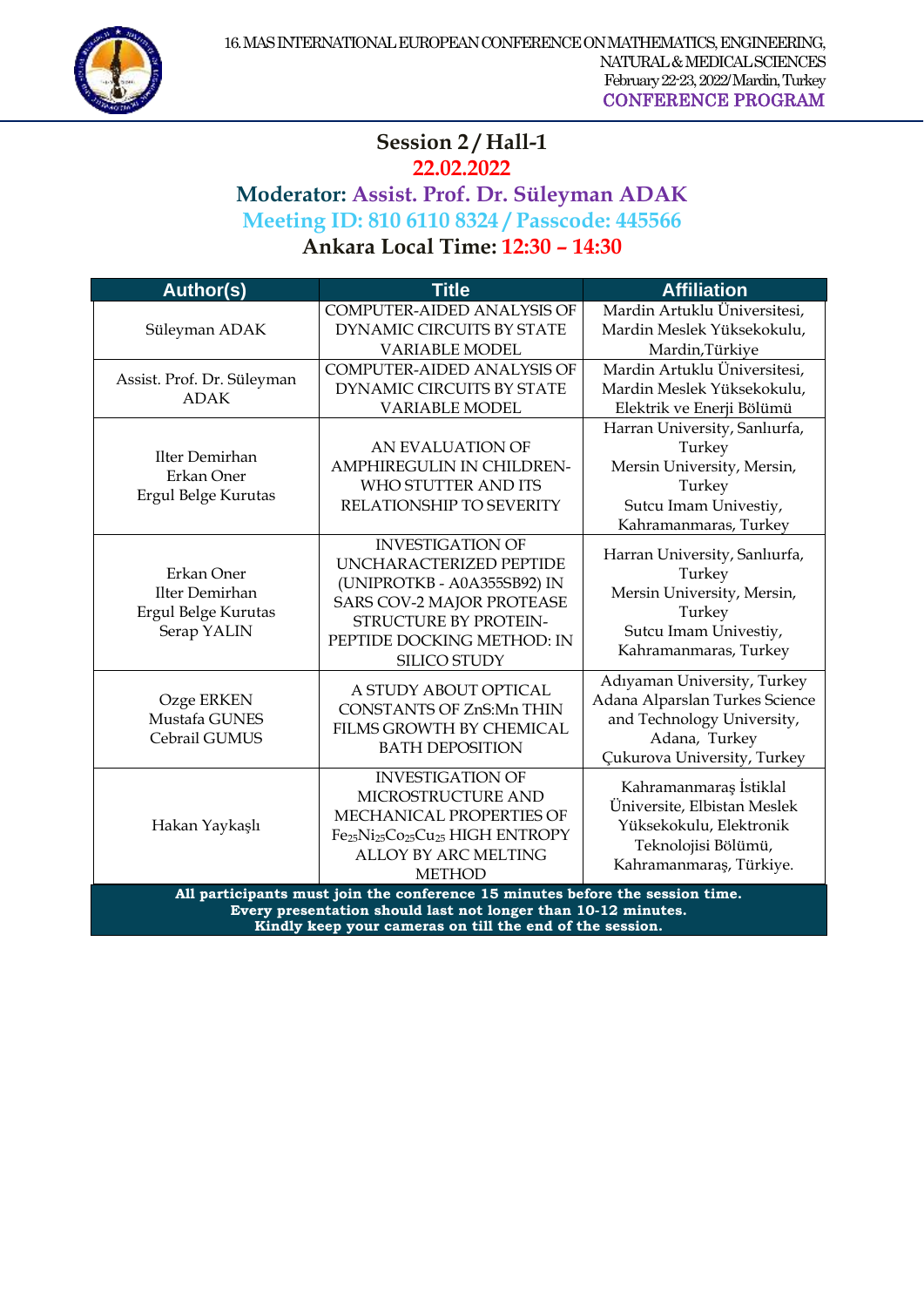

#### $\overline{a}$ **Session 2 / Hall-2 22.02.2022**

#### **Moderator: Mr. Muhammad Nasir Meeting ID: 810 6110 8324 / Passcode: 445566 Ankara Local Time: 12:30 – 14:30**

**Author(s) Title Affiliation** Mr. Muhammad Nasir Dr. Nurnadiah Zamri Dr. Muhammad Waqas AN ANALYTICAL STUDY FEATURING MAXWELL NANOFLUID DUAL CONVECTIVE FLOW CONFIGURED BY A STRETCHABLE SURFACE IN FRAMES OF IMPROVED HEAT-MASS FLUXES University Sultan Zainal Abidin (Kampus Gong Badak), Malaysia Amol Shinde Abhishek Kolekar Soham Khairnar Parth Paranjpe Sarvesh Pawar REVIEW: DEVELOPMENT OF LAP TIME SIMULATION SOFTWARE TO DRIVE EV A. P. Shah Institute of Technology, Thane, Maharashtra, India Yağız Akyıldız Adnan Akman Burak Horasan Hüseyin Aydın Rıdvan Yamanoğlu INVESTIGATING THE EFFECT OF QUENCHING MEDIA AND AGITATION CONDITIONS ON THE MICROSTRUCTURE, HARDNESS, AND STRESS DISTRIBUTION OF AISI 4140 STEEL BY USING FEM Onatus Vision Technologies, 41400, Kocaeli, Turkey/ Kocaeli University Delft University of Technology, Department of Materials Science and Engineering, Mekelweg 2, 2628 CD, Delft, The Netherlands İstanbul Teknik Üniversitesi, İstanbul, Türkiye Tübitak Marmara Araştırma Merkezi, Kocaeli, Türkiye Hakan ÇİFTÇİ KINETICS AND ISOTHERMS OF ULTRASOUND-ASSISTED CATIONIC DYE ADSORPTION ONTO BENTONITE Afyon Kocatepe Ünv., Mühendislik Fak., Maden Müh. Böl., Afyonkarahisar, Türkiye Hasan KARA Mustafa Özgür BORA Emine Baş ÇEP THE INFLUENCE OF HOLDING TIME ON THE IMPACT AND FLEXURAL PROPERTIES OF TFP PRODUCED GF-PA6 COMPOSITES UNDER COMPRESSION MOLDING PROCESS Kocaeli University / Institute of Science and Technology Hüseyin Emre ÖZGÜR Necdet Sinan ÖZBEK Mehmet İlsteriş SARIGEÇİLİ ASSESSMENT OF LQR AND EXPLICIT MPC METHODS ON INVERTED PENDULUM ON A CART SYSTEM Adana Alparslan Türkeş Bilim ve Teknoloji Üniversitesi – Mühendislik Fakültesi – Makine Mühendisliği Bölümü – ADANA/TÜRKİYE Ms. Dipali Rajguru Dr. Krishnkant Dave Dr. Sameer Nanivadeka RECENT CONSUMER ELECTRONIC PRODUCT PURCHASING TRENDS IN INDIA Pacific University, Udaipur, India A. P. Shah Institute of Technology, Thane, India **All participants must join the conference 15 minutes before the session time. Every presentation should last not longer than 10-12 minutes. Kindly keep your cameras on till the end of the session.**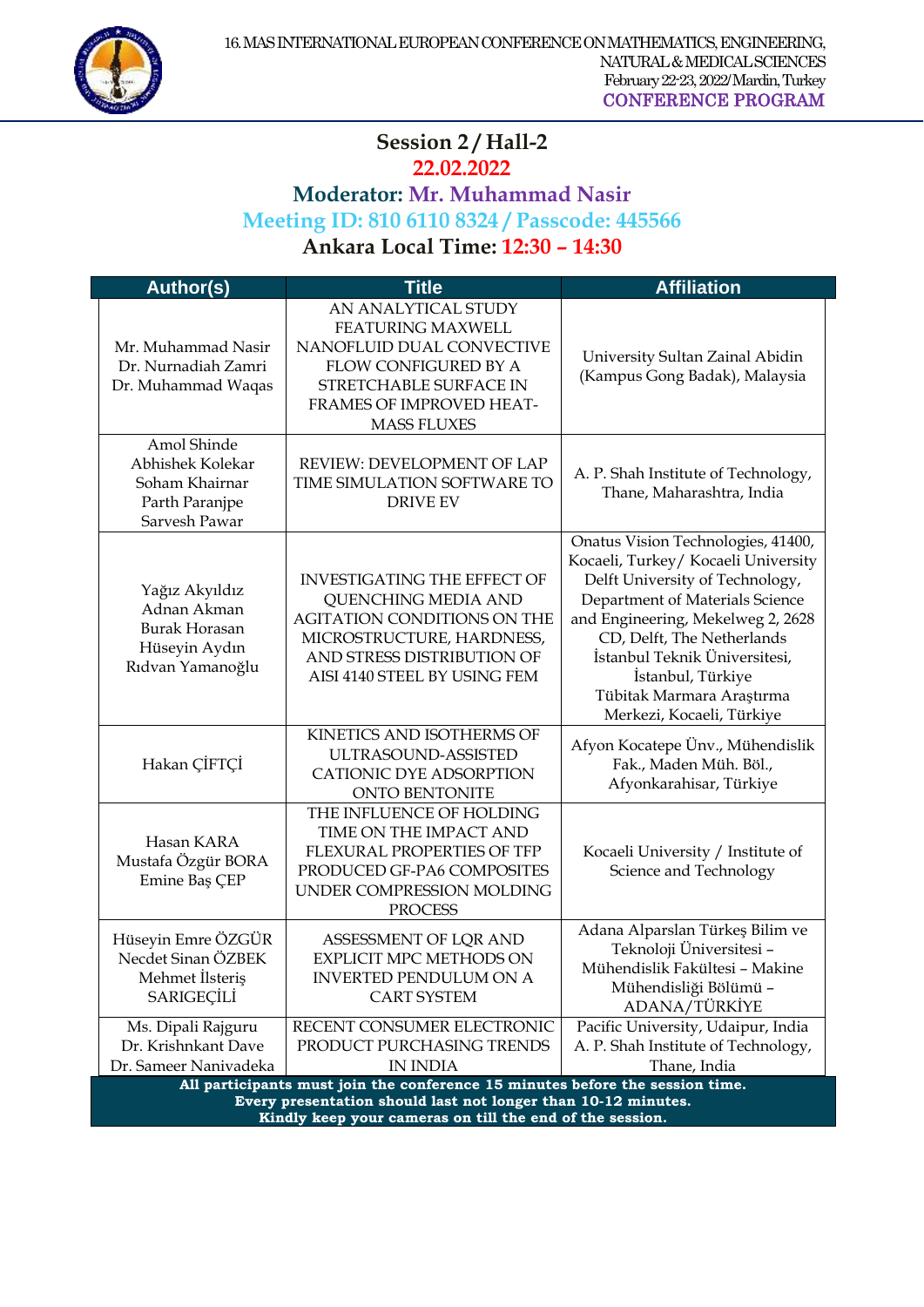

#### $\overline{a}$ **Session 2 / Hall-3 22.02.2022**

## **Moderator: Dr. Deepak Kumar Srivastava Meeting ID: 810 6110 8324 / Passcode: 445566 Ankara Local Time: 12:30 – 14:30**

| <b>Author(s)</b>                                                                                                                                             | <b>Title</b>                                                                                                                                                                                           | <b>Affiliation</b>                                                                                        |
|--------------------------------------------------------------------------------------------------------------------------------------------------------------|--------------------------------------------------------------------------------------------------------------------------------------------------------------------------------------------------------|-----------------------------------------------------------------------------------------------------------|
| Lia Mulyana<br>Christine Wulandari<br>Hari Kaskoyo<br>Rahmat Safe'i<br>Slamet Budi Yuwono<br>Indra Gumay Febryano                                            | LEVEL OF FARMERS' PARTICIPATION<br>IN SUPPORTING COMMUNITY<br>FOREST PROGRAM (HKM): CASE<br>STUDY IN THE SINAR HARAPAN<br>FARMERS GROUP ASSOCIATION,<br><b>LAMPUNG PROVINCE</b>                        | The University of Lampung,<br>Indonesia                                                                   |
| Dr. Deepak Kumar Srivastava                                                                                                                                  | <b>BIODIVERSITY AND ITS</b><br><b>CONSERVATIONAL STRATEGIES</b>                                                                                                                                        | <b>Career Convent Girls</b><br>Degree College,<br>Lucknow, U.P. India                                     |
| Nindya Tria Puspita<br>Christine Wulandari<br>Hari Kaskoyo<br>Arief Darmawan<br>Indra Gumay Febryano<br>Yulia Rahma Fitriana                                 | <b>ECOLOGY PERCEPTION OF</b><br>COMMUNITY ON SUPPORTING THE<br>SUSTAINABILITY OF PROTECTED<br><b>FORESTS: CASE STUDY IN</b><br>COMMUNITY FORESTS GROUP OF<br>MARGO RUKUN, LAMPUNG-<br><b>INDONESIA</b> | The University of Lampung,<br>Indonesia                                                                   |
| Destia Novasari<br>Sugeng P. Harianto<br>Christine Wulandari<br>Indra Gumay Febryano<br>Samsul Bakri<br>Hari Kaskoyo                                         | PLANTS SELECTION PREFERENCES<br>IN AGROFORESTRY PATTERNS IN<br><b>BATUTEGI PROTECTED FOREST</b><br>MANAGEMENT UNIT TO MINIMIZE<br><b>GLOBAL WARMING</b>                                                | The University of Lampung,<br>Indonesia                                                                   |
| Solomon Tosin Okeshina<br>Promise Goodness Adeleye<br>Aderemi Timothy Adeleye<br>Kayode Michael Oluwadare<br>Gideon Oluwaseun Olayioye<br>Oludare O. Osiboye | A REVIEW ON UTILIZATION OF<br>BIOMASS TOWARD REALIZATION OF<br>RENEWABLE ENERGY & CIRCULAR<br><b>ECONOMY</b>                                                                                           | Ladoke Akintola University<br>of Technology, PMB 4000,<br>Ogbomoso, Oyo State,<br>Nigeria                 |
| Promise Goodness Adeleye<br>Aderemi Timothy Adeleye<br>Kayode Michael Oluwadare<br>Gideon Oluwaseun Olayioye<br>Oludare O. Osiboye                           | <b>EVALUATION OF DIGITAL</b><br><b>INNOVATION APPROACH &amp; ITS</b><br>CONTRIBUTION TO ECONOMIC<br><b>GROWTH DURING COVID-19</b><br><b>PANDEMIC</b>                                                   | Department of Agriculture,<br>University of Ilorin P.M.B<br>1515. Ilorin, Kwara State,<br>Ilorin, Nigeria |
| Destia Novasari<br>Sugeng P. Harianto<br>Christine Wulandari<br>Indra Gumay Febryano<br>Samsul Bakri<br>Hari Kaskoyo                                         | PLANTS SELECTION PREFERENCES<br>IN AGROFORESTRY PATTERNS IN<br>BATUTEGI PROTECTED FOREST<br>MANAGEMENT UNIT TO MINIMIZE<br><b>GLOBAL WARMING</b>                                                       | The University of Lampung,<br>Indonesia                                                                   |
| Lia Mulyana<br>Christine Wulandari<br>Hari Kaskoyo                                                                                                           | LEVEL OF FARMERS' PARTICIPATION<br>IN SUPPORTING COMMUNITY<br>FOREST PROGRAM (HKM): CASE                                                                                                               | The University of Lampung,<br>Indonesia                                                                   |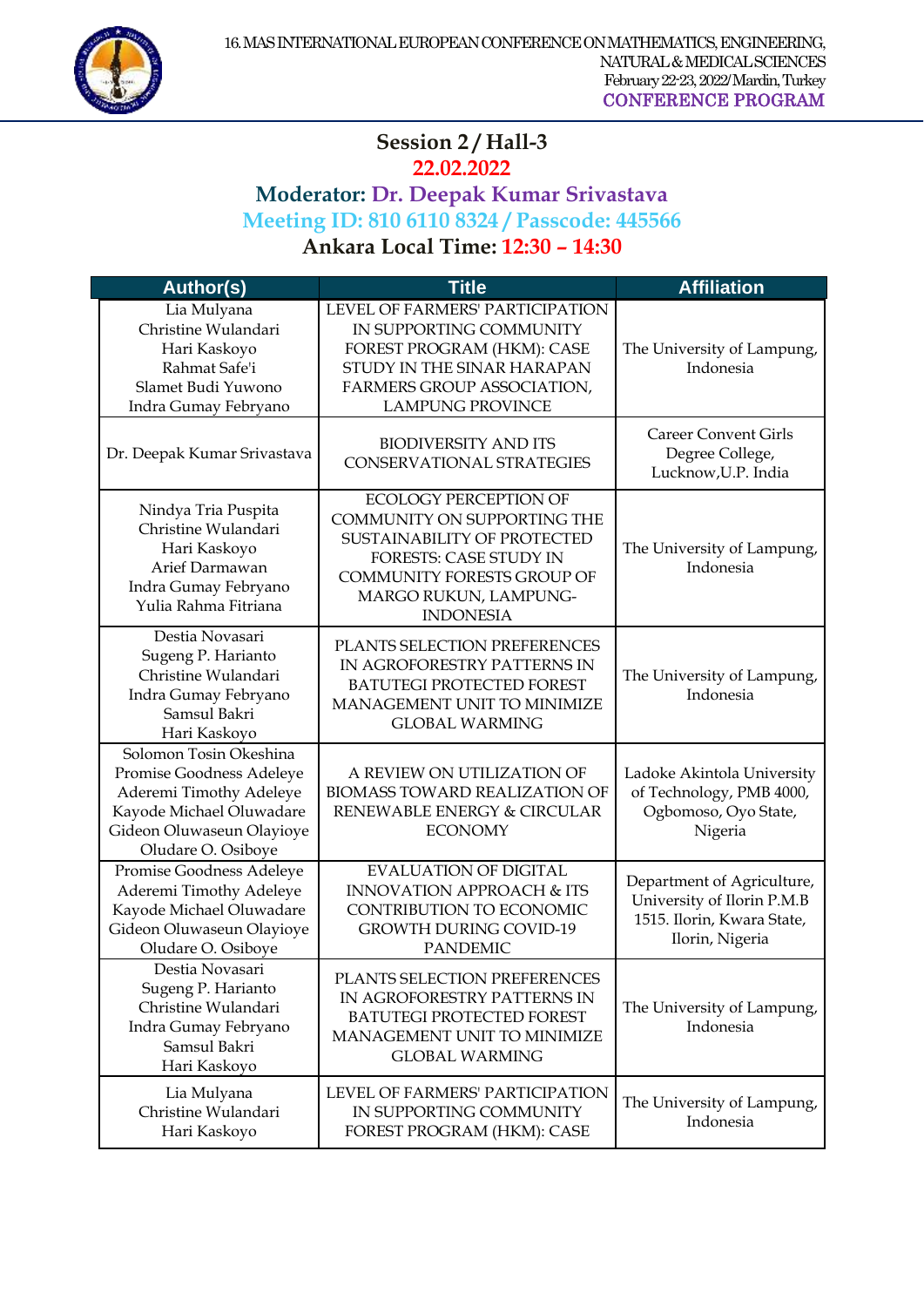

|                                                                                                                                                                                                            | Rahmat Safe'i<br>Slamet Budi Yuwono<br>Indra Gumay Febryano                                                          | STUDY IN THE SINAR HARAPAN<br><b>FARMERS GROUP ASSOCIATION,</b><br><b>LAMPUNG PROVINCE</b>                                                       |                                         |
|------------------------------------------------------------------------------------------------------------------------------------------------------------------------------------------------------------|----------------------------------------------------------------------------------------------------------------------|--------------------------------------------------------------------------------------------------------------------------------------------------|-----------------------------------------|
|                                                                                                                                                                                                            | Destia Novasari<br>Sugeng P. Harianto<br>Christine Wulandari<br>Indra Gumay Febryano<br>Samsul Bakri<br>Hari Kaskoyo | PLANTS SELECTION PREFERENCES<br>IN AGROFORESTRY PATTERNS IN<br>BATUTEGI PROTECTED FOREST<br><b>MANAGEMENT UNIT TO MINIMIZE</b><br>GLOBAL WARMING | The University of Lampung,<br>Indonesia |
| All participants must join the conference 15 minutes before the session time.<br>Every presentation should last not longer than 10-12 minutes.<br>Kindly keep your cameras on till the end of the session. |                                                                                                                      |                                                                                                                                                  |                                         |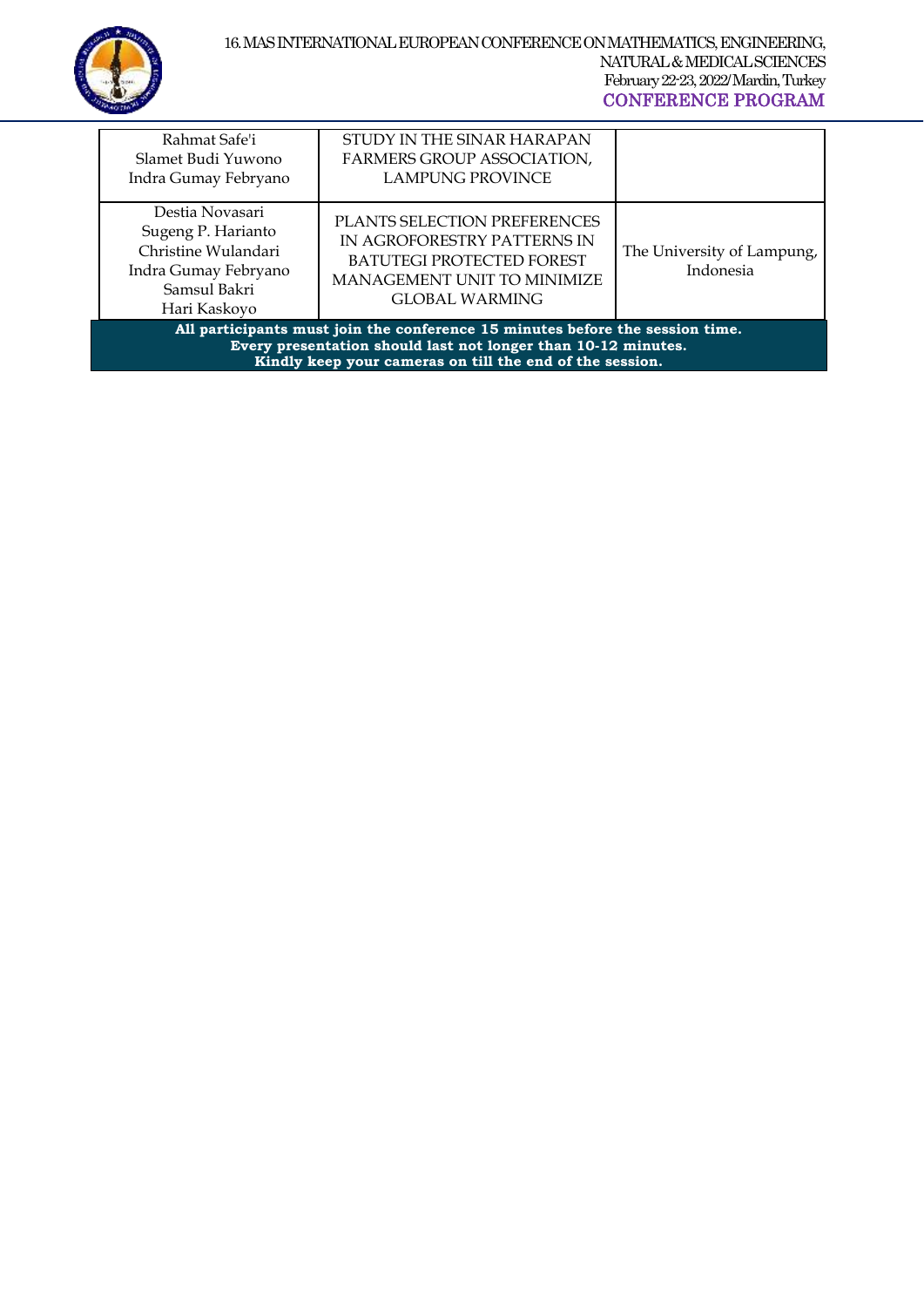

## $\overline{a}$ **Session 2 / Hall-4**

# **22.02.2022**

# **Moderator: Dr. Binyam Zigta**

# **Meeting ID: 810 6110 8324 / Passcode: 445566**

**Ankara Local Time: 12:30 – 14:30** 

| <b>Author(s)</b>                                                                                                                                                                                           | <b>Title</b>                                                                                                                                                 | <b>Affiliation</b>                                                                                                       |
|------------------------------------------------------------------------------------------------------------------------------------------------------------------------------------------------------------|--------------------------------------------------------------------------------------------------------------------------------------------------------------|--------------------------------------------------------------------------------------------------------------------------|
| Nehal Fatima<br>Zidane Azzedenia<br>Metlef Sarra                                                                                                                                                           | <b>IMMOBILIZATION AND</b><br><b>OPTIMIZATION PARAMETERS</b><br>PRODUCTION OF LIPASE ISOLATE<br>FROM SERRATIA SP.                                             | University Hassiba Ben Bouali,<br>Chlef, Algeria                                                                         |
| Blerina Pupuleku<br>Donald Shuka<br>Lulëzim Shuka<br>Klea Trokoliçi<br>Gëzim Kapidani<br>Ermelinda Gjeta                                                                                                   | <b>COMPARATIVE DATA ON THE</b><br>PALYNOMORPHOLOGICAL STUDY<br>OF POLLEN GRAINS OF TWO<br>ALBANIA'S PLANTS OF VERSICOLOR<br><b>SPECIE OF CAMPANULA GENUS</b> | University "A. Xhuvani",<br>Elbasan, Albania                                                                             |
| Lina Farhad Hussein<br>Ahmad<br>Asia Abdulhamid<br>Mohammed Saadullah                                                                                                                                      | ELISA AND CULTURAL TECHNIQUES<br>FOR IDENTIFICATION FUNGAL<br>SPECIES FROM BEAN (PHASEOLUS<br><b>VULGARIS L.)</b>                                            | University of Duhok, College of<br>science, Department of Biology<br>,Iraq                                               |
| Dr. Binyam Zigta                                                                                                                                                                                           | EFFECT OF MHD BLOOD FLOW WITH<br>VELOCITY, THERMAL AND<br><b>CONCENTRATION SLIP BOUNDARY</b><br><b>LAYER</b>                                                 | Wachemo University College of<br>Natural and Computational<br>Science                                                    |
| Subhashish Dey                                                                                                                                                                                             | <b>BIOSORPTIONS OF PHOSPHOROUS</b><br>FROM WATER BY THE<br>APPLICATIONS OF PLANT LEAF<br><b>BIOSORBENTS</b>                                                  | Gudlavalleru Engineering<br>College, Andhra Pradesh, India                                                               |
| Ho Keat LENG<br>Yi Xian Philip PHUA<br>André RICHELIEU<br>Shintaro SATO<br>Sock Miang TEO-KOH<br>Yen-Chun LIN                                                                                              | <b>CORRELATIONS BETWEEN VISUAL</b><br><b>ATTENTION AND CONSUMER</b><br>BEHAVIOUR: AN EXPLORATORY<br>STUDY WITH SPORTS SHOES AND<br><b>APPARELS</b>           | Nanyang Technological<br>University, Singapore<br>Université du Québec à<br>Montréal, Canada<br>Waseda University, Japan |
| All participants must join the conference 15 minutes before the session time.<br>Every presentation should last not longer than 10-12 minutes.<br>Kindly keep your cameras on till the end of the session. |                                                                                                                                                              |                                                                                                                          |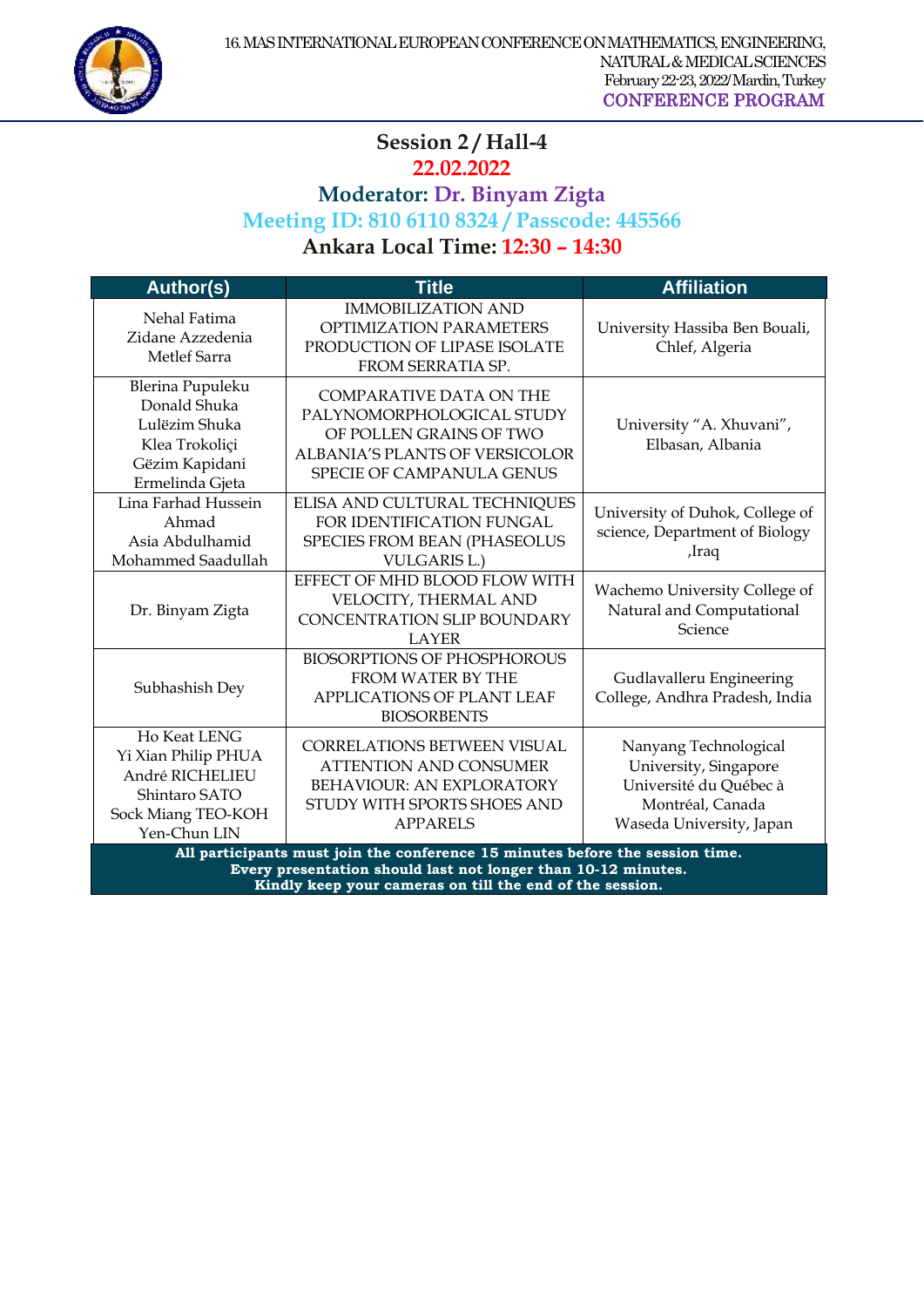

#### $\overline{a}$ **Session 2 / Hall-5 22.02.2022 Moderator: Assist. Prof. Dr. Şerif ÖZLÜ Meeting ID: 810 6110 8324 / Passcode: 445566 Ankara Local Time: 12:30 – 14:30**

| Author(s)                                                                                                                                                                                                  | <b>Title</b>                                                                                                                                                                                         | <b>Affiliation</b>                                                                                                                                                                              |
|------------------------------------------------------------------------------------------------------------------------------------------------------------------------------------------------------------|------------------------------------------------------------------------------------------------------------------------------------------------------------------------------------------------------|-------------------------------------------------------------------------------------------------------------------------------------------------------------------------------------------------|
| <b>Şindar TOPRAK</b><br>D. Türkan KEJANLI<br>F. Demet AYKAL                                                                                                                                                | THE IMPORTANCE OF<br>TRANSPORTING CULTURAL<br>HERITAGE TO THE ARCHEAOPIC<br>AREA: THE CASE OF HASANKEYF                                                                                              | Dicle University,<br>Diyarbakır/Turkey                                                                                                                                                          |
| Rukiye İLER F. Demet<br><b>AYKAL</b><br>D. Türkan KEJANLI                                                                                                                                                  | <b>EVALUATION OF THE LANDSCAPE</b><br>DESIGN BY THE SWOT ANALYSIS<br>METHOD OF DIYARBAKIR DICLE<br><b>BRIDGE SURROUNDINGS</b>                                                                        | Dicle University,<br>Diyarbakır/Turkey                                                                                                                                                          |
| Süleyman İpek<br>Kasım Mermerdaş                                                                                                                                                                           | EFFECT OF WASTE TIRE<br><b>AGGREGATE ON THE FRESH</b><br>PROPERTIES OF GEOPOLYMER<br><b>MORTAR</b>                                                                                                   | Bingöl University, Bingöl, Turkey                                                                                                                                                               |
| Şerif ÖZLÜ                                                                                                                                                                                                 | <b>BIPOLAR VALUED INTERVAL</b><br><b>FUZZY PRIORITIZED WEIGHTED</b><br>DOMBI GEOMETRIC OPERATORS<br><b>BASED ON MULTI-CRITERIA</b><br>DECISION MAKING PROBLEMS                                       | Gaziantep University, Nizip<br>Vocational High School, 27300<br>Gaziantep, Turkey                                                                                                               |
| Assoc. Prof. Dr. Ridvan<br>Yamanoğlu<br>R.A. Hasan İsmail Yavuz                                                                                                                                            | <b>INVESTIGATION OF THE</b><br>PRODUCTIONABILITY OF BABBITT<br>ALLOYS WITH GAS ATOMIZATION<br>AND COATABILITY BY USING<br>THERMAL SPRAYING METHODS                                                   | Kocaeli University, Faculty of<br>Engineering, Metallurgy and<br>Material Engineering<br>Department, Kocaeli, Turkey                                                                            |
| Hasan ULUS<br>Halil Burak KAYBAL                                                                                                                                                                           | AN ASSESSMENT ON LOAD-<br>CARRYING PERFORMANCE AFTER<br>IMPACT TEST IN SEAWATER AGED<br><b>BOLTED NANOCOMPOSITE</b><br><b>STRUCTURES</b>                                                             | Selçuk University, Huglu<br>Vocational School, Konya,<br>Turkey / Sabacı University,<br><b>Integrated Manufacturing</b><br>Technologies Research and<br>Application Center, Istanbul,<br>Turkey |
| Esma Tuğçenur KUMAŞ<br>Esra KARACA<br>Ali DURMUŞ                                                                                                                                                           | <b>IMPROVEMENT OF SURFACE</b><br>RADIANCE IN TITANIUM<br>MATERIAL BY SANDBLASTING OF<br><b>INTERMEDIATE CONNECTOR</b><br>MULTI-DIRECTIONAL CONNECTOR<br>PART USED FOR SPINAL<br><b>STABILIZATION</b> | Bura Uludağ Üniversitesi,<br>Biyomalzemeler Anabilim Dalı,<br>Yüksek Lisans Programı<br>Mühendislik Fakültesi, Karabük<br>/ Türkiye                                                             |
| Fatih Sargın<br>Funda Ak Azaem<br>Kürsat Kanbur<br>Işıl Birlik<br>Ahmet Türk                                                                                                                               | EFFECT OF VACUUM DRYING<br>PARAMETERS ON GRAPHENE<br><b>OXIDE PRODUCTION</b>                                                                                                                         | Dokuz Eylul University, Izmir,<br>Turkey                                                                                                                                                        |
| All participants must join the conference 15 minutes before the session time.<br>Every presentation should last not longer than 10-12 minutes.<br>Kindly keep your cameras on till the end of the session. |                                                                                                                                                                                                      |                                                                                                                                                                                                 |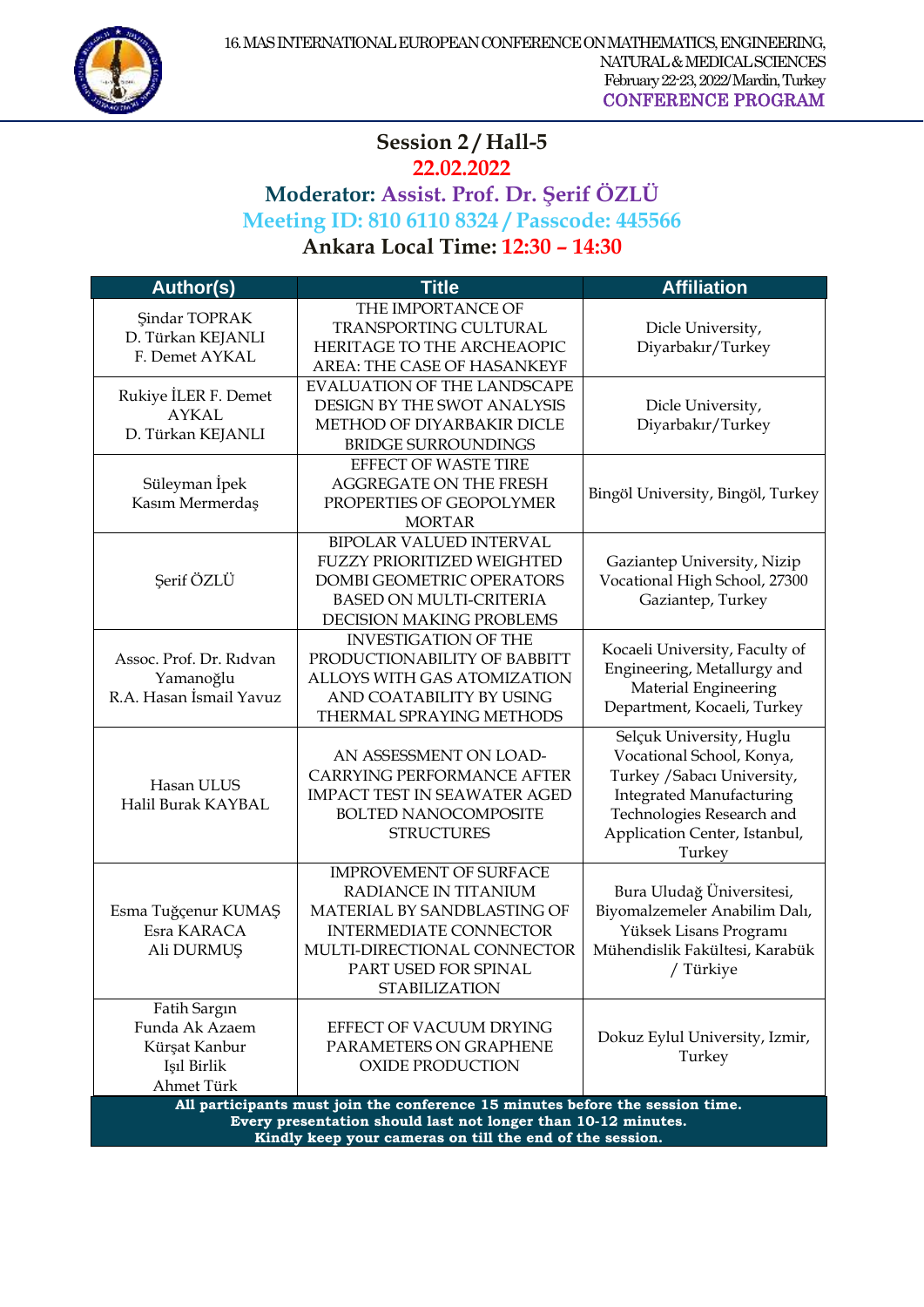

#### $\overline{a}$ **Session 2 / Hall-6 22.02.2022 Moderator: Assist. Prof. Dr. Halil BAYRAM Meeting ID: 810 6110 8324 / Passcode: 445566 Ankara Local Time: 12:30 – 14:30**

**Author(s) Title Affiliation** Assist. Prof. Dr. Halil BAYRAM EXPERIMENTAL INVESTIGATION OF THE EFFECT OF PANEL RADIATOR CONNECTION TYPE ON THE THERMAL PERFORMANCE Amasya University, Amasya, Türkiye Mehmet ÇAKMAKKAYA Berat TOSUNCU LOAD STRENGTH ANALYSIS IN SOLIDWORKS FOR ST-37 (S235IR), ST-52 (S355JR), AND HARDOX SHEET Afyon Kocatepe University, Afyonkarahisar, Turkiye Yağız Akyıldız Yağız Arslan Hüseyin Aydın Rıdvan Yamanoğlu THE EFFECT OF SINTERING TEMPERATURE OF FE-MN-C ALLOY CALCULATED BY CALPHAD METHODOLOGY ON MECHANICAL **PROPERTIES** Onatus Öngörü Teknolojileri, Kocaeli, Türkiye Kocaeli University, Kocaeli, Türkiye İstanbul Teknik University, İstanbul, Türkiye Tübitak Marmara Araştırma Merkezi, Kocaeli, Türkiye Gülşen Akman Rana Hatipoğlu Enes Aşkın SUPPLIER SELECTION OF A COMPANY OPERATING IN DEFENSE AND AVIATION INDUSTRY BY FUZZY TOPSIS METHOD Kocaeli Universitesi, Kocaeli, Türkiye Mehmet Sinan ÇETİN Mahir UZUN UNIVERSAL TEST FIXTURE DESIGN FOR STATIC BENDING STRENGTH TEST OF GEAR WITH CURVE TEETH FORM İnönü University, Malatya, **TURKEY** Tuba ÇINAR INVESTIGATION OF THE EFFECT OF PRINTING DIRECTION ON MICROSTRUCTURE OF METAL PLATES MANUFACTURED BY ADDITIVE MANUFACTURING Kocaeli Üniversitesi, Kocaeli,Türkiye Hanife KARA Mahir UZUN OPTIMIZATION OF TRIANGLE BODY FILLING ON CYLINDRICAL GEAR WHEEL İnönü University, Malatya, **TURKEY All participants must join the conference 15 minutes before the session time. Every presentation should last not longer than 10-12 minutes. Kindly keep your cameras on till the end of the session.**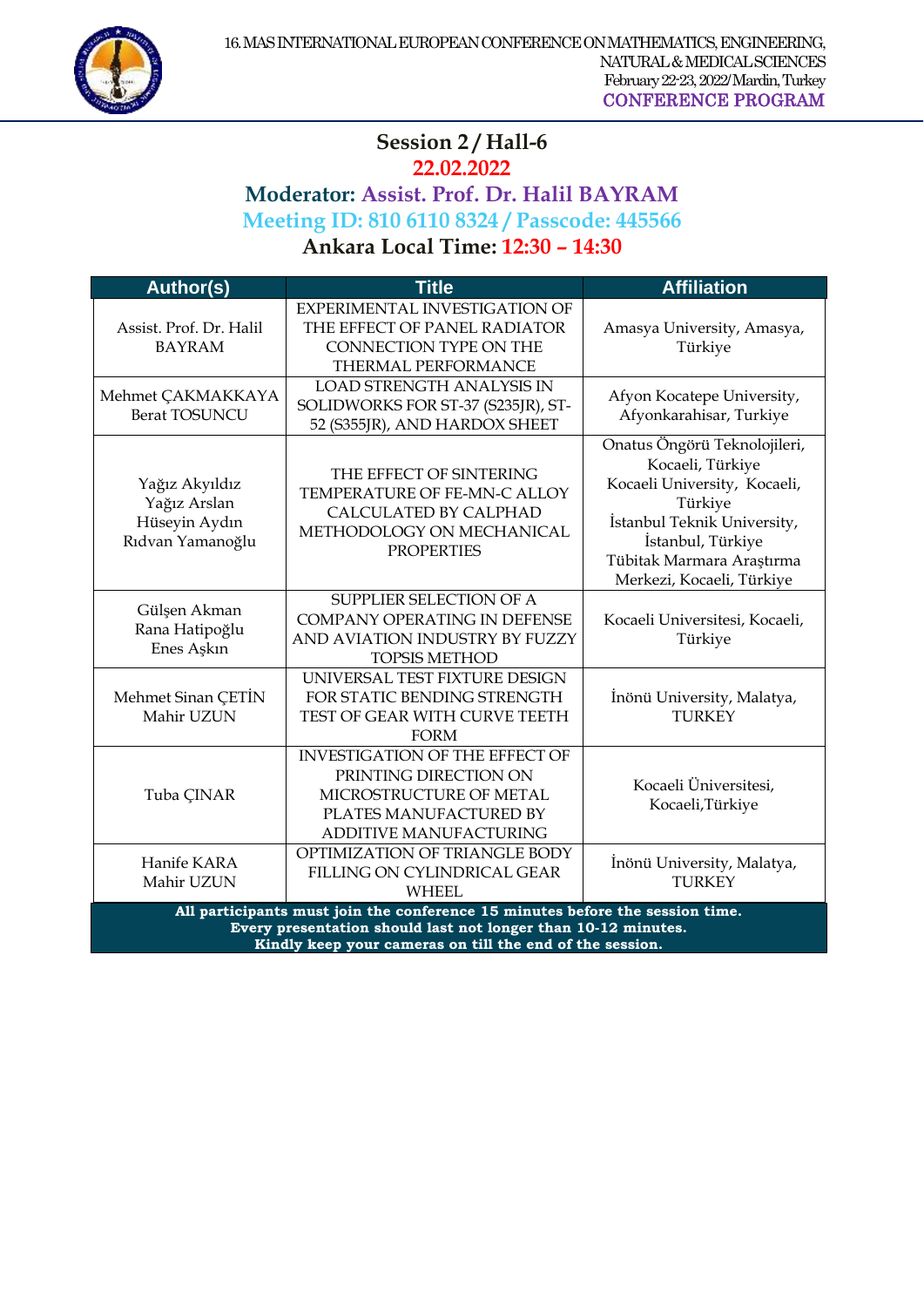

#### $\overline{a}$ **Session 3 / Hall-1 22.02.2022**

# **Moderator: Assist. Prof. Dr. Çiğdem GÖZEL Meeting ID: 810 6110 8324 / Passcode: 445566**

**Ankara Local Time: 15:00 – 17:00** 

| <b>Author(s)</b>                                                                                                                                                                                           | <b>Title</b>                                                                                                                                                                          | <b>Affiliation</b>                                       |
|------------------------------------------------------------------------------------------------------------------------------------------------------------------------------------------------------------|---------------------------------------------------------------------------------------------------------------------------------------------------------------------------------------|----------------------------------------------------------|
| Zeynep SÖNMEZ<br>Memiş ÖZDEMİR                                                                                                                                                                             | EFFECTS OF ELF5 AND FGF21 GENE<br>POLYMORPHISMS ON SOME<br>PERFORMANCE TRAITS IN BROWN<br><b>SWISS CATTLE</b>                                                                         | Atatürk University, Erzurum,<br>Türkiye                  |
| Ali KARANFİL                                                                                                                                                                                               | DETECTION AND GENETIC DIVERSITY<br>OF CELERY MOSAIC VIRUS ISOLATES<br>FROM CELERY PRODUCTION FIELDS<br>OF WESTERN ANATOLIA REGION IN<br><b>TURKEY</b>                                 | Çanakkale Onsekiz Mart University,<br>Çanakkale, Türkiye |
| Reşit UĞRAN                                                                                                                                                                                                | <b>CURCUMIN AND DIABETES MELLITUS</b>                                                                                                                                                 | Batman University, Tourism Faculty,<br>Batman, Turkey    |
| Reşit UĞRAN                                                                                                                                                                                                | IRISIN AND TYPE 2 DIABETES (T2DM)                                                                                                                                                     | Batman University, Tourism Faculty,<br>Batman, Turkey    |
| Erdem SEVEN                                                                                                                                                                                                | REVEALING A SMALL COLLECTION<br>OF MOTH SPECIES (LEPIDOPTERA)<br>FROM RIZE AND ARTVIN PROVINCES,<br>NORTH-EASTERN BLACK SEA REGION<br>OF TURKEY                                       | Batman University, Batman, Turkiye                       |
| <b>Umutcan TAŞDELEN</b><br>Ertan ATES                                                                                                                                                                      | DETERMINATION OF FORAGE YIELD<br>AND QUALITY PROPERTIES OF BLUE<br>MELILOT (MELILOTUS CAERULEUS (L.)<br>DESR.) AT EARLY SPRING SOWING<br>UNDER EDIRNE ECOLOGICAL<br><b>CONDITIONS</b> | Uzunköprü Ziraat Odası,<br>Uzunköprü, Edirne, Türkiye.   |
| Aylin Buse Kaymakcı<br>Hüseyin Çetin                                                                                                                                                                       | DEVELOPMENT OF PLODIA<br>INTERPUNCTELLA (HUBNER)<br>(LEPIDOPTERA: PYRALIDAE) IN<br>DIFFERENT TYPES OF WHEAT FLOUR                                                                     | Selçuk University, Konya, Türkiye                        |
| Assist. Prof. Dr. Çiğdem GÖZEL                                                                                                                                                                             | ROLE OF ENTOMOPATHOGENIC<br>NEMATODES IN BIOLOGICAL<br>CONTROL OF AGRICULTURAL PESTS                                                                                                  | Çanakkale Onsekiz Mart University,<br>Çanakkale-Türkiye  |
| Nergis KAYA                                                                                                                                                                                                | ANTI-CYTOTOXIC AND ANTI<br><b>GENOTOXIC EVALUATION OF</b><br>VIBURNUM OPULUS AND EQUISETUM<br>ARVENSE EXTRACT COMMERCIAL<br><b>FORMULATIONS</b>                                       | Çanakkala Onsekiz Mart University,<br>Çanakkale/Türkiye  |
| Adnan AYHANCİ<br>Mustafa CENGIZ<br>Ahmet MUSMUL<br>Namik BİLİCİ<br>Suzan YAMAN<br>Merve DEMİR<br>İlknur Kulcanay ŞAHİN                                                                                     | THE POTENTIALS OF SOME<br>MEDICINAL AROMATIC PLANTS IN<br>THE COVID-19 PANDEMIC: AN<br><b>UPDATE</b>                                                                                  | Eskişehir Osmangazi University,<br>Eskişehir, Türkiye.   |
| All participants must join the conference 15 minutes before the session time.<br>Every presentation should last not longer than 10-12 minutes.<br>Kindly keep your cameras on till the end of the session. |                                                                                                                                                                                       |                                                          |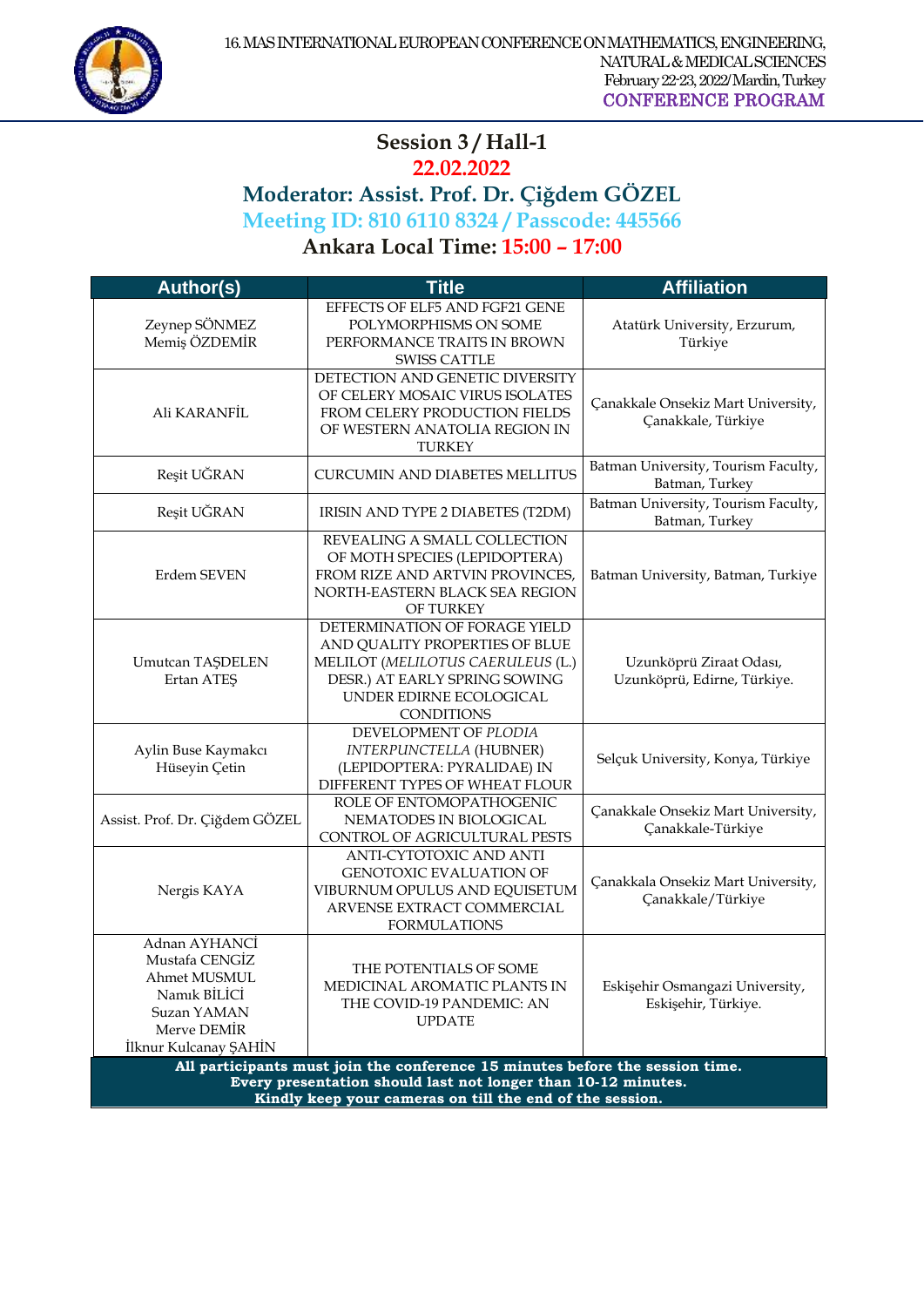

#### $\overline{a}$ **Session 3 / Hall-2 22.02.2022 Moderator: Dr. Mohamed MILOUDI Meeting ID: 810 6110 8324 / Passcode: 445566 Ankara Local Time: 15:00 – 17:00**

| <b>Author(s)</b>                                                                                                                                                                                           | <b>Title</b>                                                                                                                                                                     | <b>Affiliation</b>                                                                                                                                                                                  |
|------------------------------------------------------------------------------------------------------------------------------------------------------------------------------------------------------------|----------------------------------------------------------------------------------------------------------------------------------------------------------------------------------|-----------------------------------------------------------------------------------------------------------------------------------------------------------------------------------------------------|
| Mohamed MILOUDI<br>Houcine MILOUDI<br>Abdelber BENDAOUD<br>Abdelkader RAMI<br>Nassireddine BENHADDA                                                                                                        | STUDY OF THE EMC BEHAVIOR OF A<br>PFC STRUCTURE                                                                                                                                  | APELEC Laboratory, AZUR<br>University                                                                                                                                                               |
| Mehrdad Parsaee<br>Shila Khademi SharifAbad                                                                                                                                                                | REDUCING SECURITY RISK OF<br>UNAUTHORIZED ACCESS TO<br>COMPANY'S DATA WHILE REMOTE<br>WORKING IN COVID-19 CRISIS                                                                 | Tehran, Iran                                                                                                                                                                                        |
| S. H. Abbasi<br>A. Mahmood                                                                                                                                                                                 | MODELING AND PROPORTIONAL-<br><b>INTEGRAL CONTROL OF A</b><br>PROSTHETIC FINGER                                                                                                  | SS CASE IT, Pakistan                                                                                                                                                                                |
| Imge Kunter<br>Taqwa Qasem<br>Mustafa Gazi                                                                                                                                                                 | EFFECTS OF ALGINATE-GELATIN<br>RATIO ON CELL VIABILITY IN BIO-<br>POLYMERIC MICROSPHERES                                                                                         | Eastern Mediterranean University,<br>Faculty of Arts and Sciences,<br>Polymeric Materials Research<br>Laboratory, Department of Chemistry,<br>Famagusta, T.R. North Cyprus via<br>Mersin 10, Turkey |
| Abdollah Mohammadi-<br>Sangcheshmeh<br>Atieh Hajarizadeh                                                                                                                                                   | EFFECTS OF AFLATOXIN B1 ON<br><b>EXPRSSIONM APOPTOSIS GENES</b><br>DURING OOCYTE MATURATION                                                                                      | University of Tehran, Pakdasht,<br>Tehran, Iran                                                                                                                                                     |
| Mahmood Ahmed, PhD                                                                                                                                                                                         | <b>CURCUMIN HETEROCYCLICS AS</b><br>UREASE INHIBITORS. IN VITRO<br><b>BIOLOGICAL ACTIVITIES AND</b><br>MOLECULAR DOCKING STUDIES                                                 | University of Education, Lahore-<br>Pakistan                                                                                                                                                        |
| Maryna Kolosnichenko<br>Olga Yezhova<br>Kalina Pashkevich                                                                                                                                                  | <b>CLASSIFICATION OF TEXTILES FOR</b><br><b>INTERIOR DESIGN</b>                                                                                                                  | Kyiv National University of<br>Technologies and Design                                                                                                                                              |
| Jasım Awad Abdounalnaylee<br>Anwar Jasib Thaaban Almzaiel<br>Zuhal Alım                                                                                                                                    | <b>INACTIVE VITAMIN K-DEPENDENT</b><br>MATRIX GLA PROTEINS and FEUTIN<br>as POTENTIAL BIOMARKERS of<br>INFLAMMATORY DAMAGE in<br>MICROVASCULAR COMPLICATION<br>of TYPE2 DIABETES | Kırşehir Ahi Evran University,<br>Kırşehir, Turkey                                                                                                                                                  |
| Abdurasulov Otabek<br>Hatamugli                                                                                                                                                                            | ПРИЧИНА НАГРЕВА МИШЕНИ<br>НЕЙТРОННОГО ГЕНЕРАТОРА НГ-<br>150 И СПОСОБ ЕЕ ОХЛАЖДЕНИЯ                                                                                               | Master student of the National<br>University of Uzbekistan                                                                                                                                          |
| All participants must join the conference 15 minutes before the session time.<br>Every presentation should last not longer than 10-12 minutes.<br>Kindly keep your cameras on till the end of the session. |                                                                                                                                                                                  |                                                                                                                                                                                                     |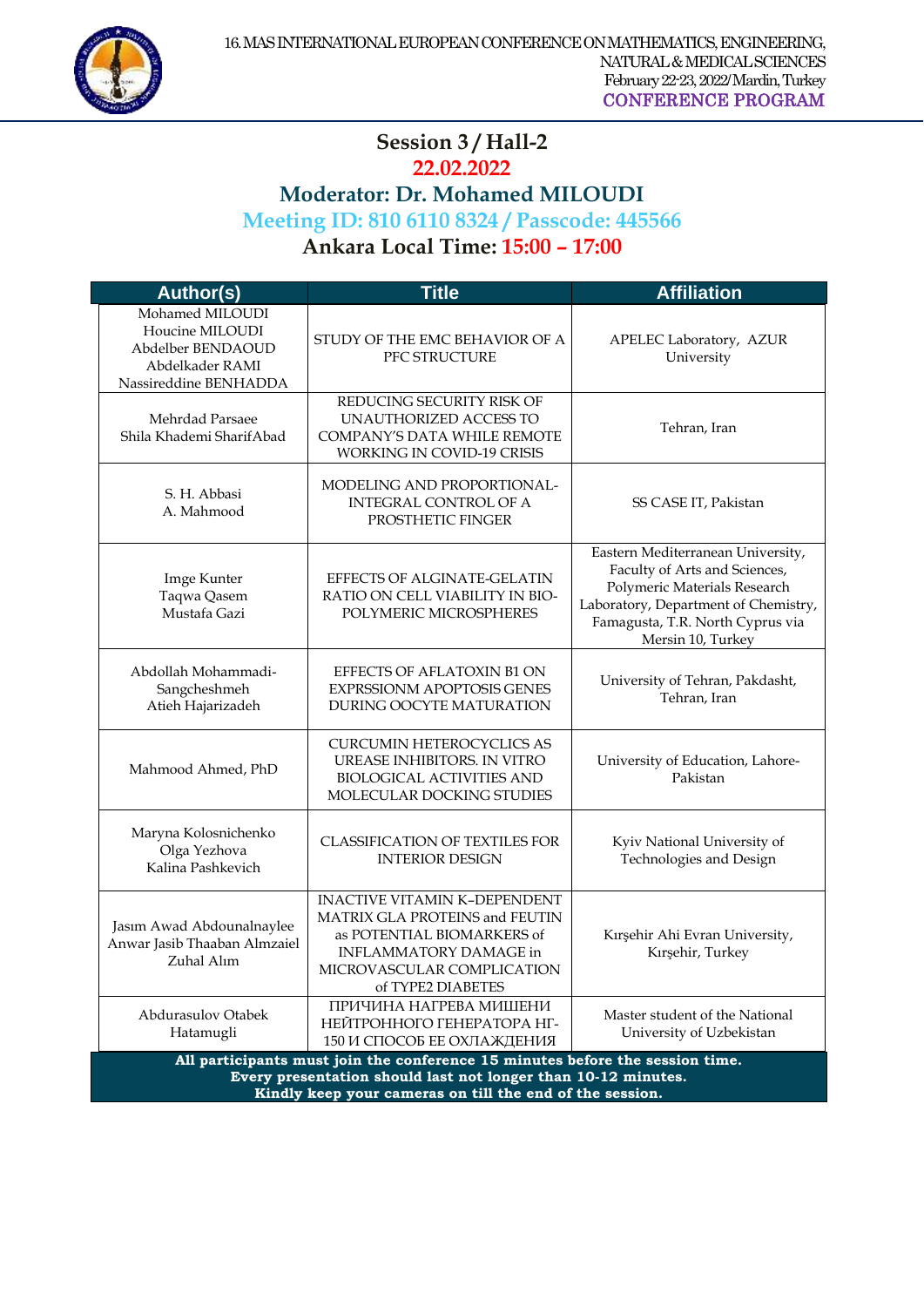

#### $\overline{a}$ **Session 3 / Hall-3 22.02.2022**

## **Moderator: Yunfan Wu**

## **Meeting ID: 810 6110 8324 / Passcode: 445566**

**Ankara Local Time: 15:00 – 17:00** 

| <b>Author(s)</b>                                                                                                                                                                                           | <b>Title</b>                                                                                                                                                                                       | <b>Affiliation</b>                                                                |  |
|------------------------------------------------------------------------------------------------------------------------------------------------------------------------------------------------------------|----------------------------------------------------------------------------------------------------------------------------------------------------------------------------------------------------|-----------------------------------------------------------------------------------|--|
| Rohma Ashraf<br>Ifzonia Babar<br>Sana Fatima                                                                                                                                                               | PERSONALITY CHARACTERISTICS: AS<br>PREDICTOR OF ACADEMIC<br>PERFORMANCE IN UNIVERSITY<br><b>STUDENTS</b>                                                                                           | University of Management and<br>Technology, Lahore, Pakistan                      |  |
| Nor Liyana Amalini Mohd<br>Kamal<br>Lazim Abdullah                                                                                                                                                         | A PAIRWISE COMPARISON APPROACH<br>WITH CONSISTENCY RATIO FOR<br>PRIORITIZING SUSTAINABLE<br><b>WASTEWATER TREATMENT</b><br>TECHNOLOGY                                                              | Universiti Malaysia Terengganu,<br>Kuala Nerus, Terengganu                        |  |
| Raed Mohammed Kadhim M.<br>Ali<br>Hussien Abid Ali Bakir Mraity<br>Ali Abid Abojassim                                                                                                                      | RADIATION RISK FROM CHEST<br>COMPUTED TOMOGRAPHY                                                                                                                                                   | University of Kufa, Najaf, Iraq                                                   |  |
| Yunfan Wu<br>Yi Zhang<br>Rena Kagami<br>Keita Kinoshita<br>Shintaro Sato                                                                                                                                   | THE IMPACT OF COVID-19 CRISIS ON<br>MOTIVATION AND HIKING INTENTION<br>OF GENERATION Z IN CHINA:<br>MODERATING EFFECTS OF PERCEIVED<br>RISK AND COPING APPRAISALS                                  | Waseda University, Tokyo, Japan                                                   |  |
| Ilnura I. Fayzullina                                                                                                                                                                                       | <b>INCREASING THE DEGREE OF</b><br>ADAPTATION OF UNIVERSITY<br><b>STUDENTS</b>                                                                                                                     | Russian State Social University,<br>129226, Moscow, Russia                        |  |
| Irina Alexandrovna<br><b>SKORYATINA</b><br>Ilya Nikolaevich MEDVEDEV<br>Svetlana Yurievna Zavalishina                                                                                                      | TREATMENT OF DYSLIPIDEMIA IN<br>PATIENTS WITH ARTERIAL<br><b>HYPERTENSION</b>                                                                                                                      | Russian State Social University,<br>129226, Moscow, Russia                        |  |
| Ospanova Bikesh Revovna<br>Kazhikenova Saule<br>Sharapatovna<br>Seilkhanova Ainur Yergalieva                                                                                                               | THEORETICAL SUBSTANTIATION OF<br>EMPIRICAL STUDYING OF VERBAL<br>COGNITIVE PROCESSES OF SPECIALISTS<br><b>BASED ON THE SHANNON LAW OF</b><br><b>INFORMATION CONSERVATION AND</b><br><b>ENTROPY</b> | Karaganda Technical University,<br>Kazakhstan, Karaganda                          |  |
| <b>Bispo RAUL</b>                                                                                                                                                                                          | NUMERICAL ANALYSIS IN THE<br>APPLICATION OF AIR IN THE VISCOUS<br>DRAG REDUCTION ON THE DUISBURG<br>TEST CASE HULL                                                                                 | Federal University of Rio Grande,<br>Brazil                                       |  |
| Harish C Gugnani                                                                                                                                                                                           | PEDIATRIC CRYPTOCOCCOSIS AND<br>HISTOPLASMOSIS IN INDIAN<br>SUBCONTINENT, AN UPDATE                                                                                                                | Vallabhbhai Patel Chest Institute,<br>University of Delhi, Delhi-110007,<br>India |  |
| All participants must join the conference 15 minutes before the session time.<br>Every presentation should last not longer than 10-12 minutes.<br>Kindly keep your cameras on till the end of the session. |                                                                                                                                                                                                    |                                                                                   |  |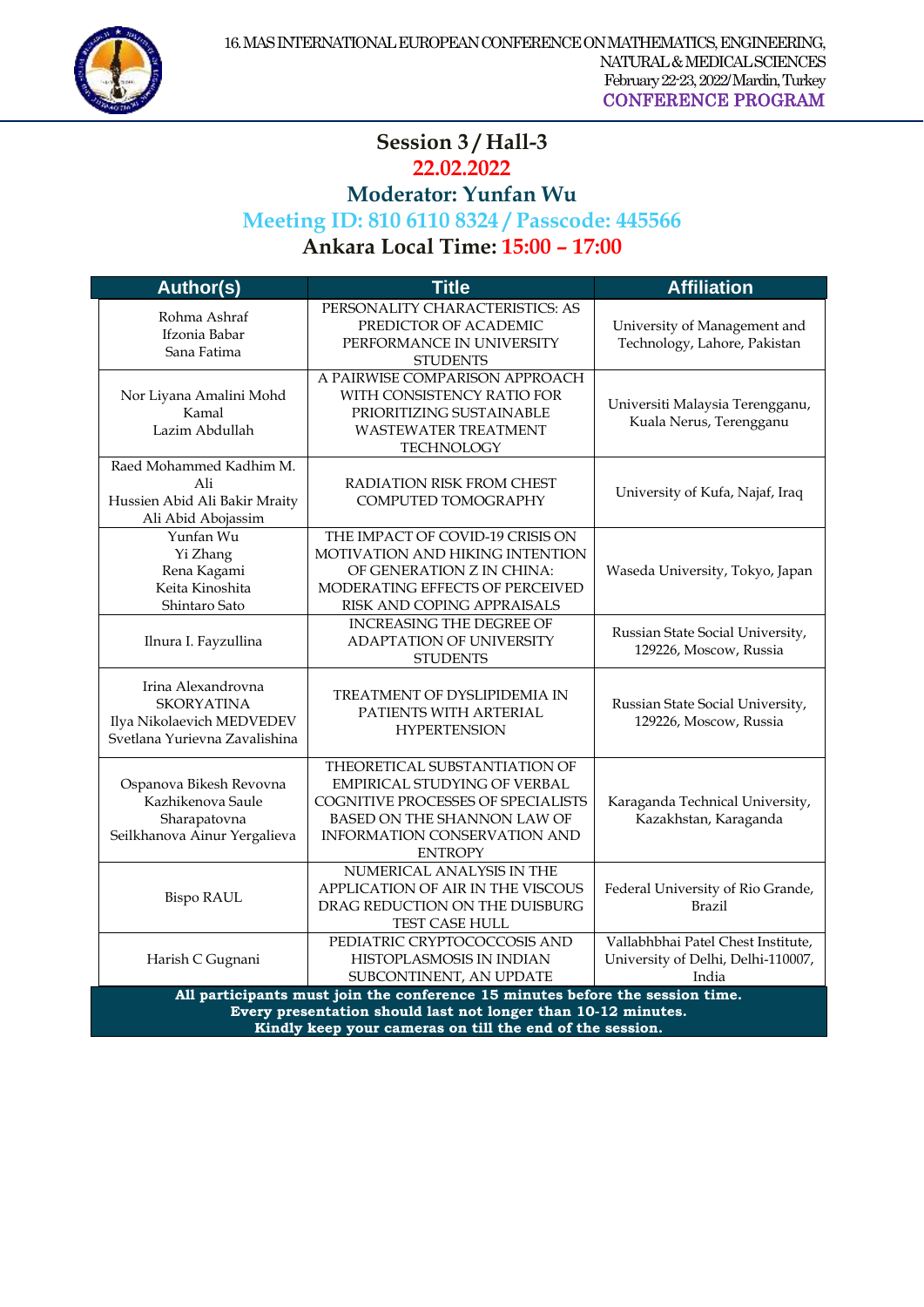

#### **Session 3 / Hall-4 22.02.2022**

 $\overline{a}$ 

**Moderator: Thi Kieu Ngan TRAN**

## **Meeting ID: 810 6110 8324 / Passcode: 445566**

## **Ankara Local Time: 15:00 – 17:00**

| <b>Author(s)</b>                                                                                                                                                                                          | <b>Title</b>                                                                                                                                       | <b>Affiliation</b>                                                                           |  |  |
|-----------------------------------------------------------------------------------------------------------------------------------------------------------------------------------------------------------|----------------------------------------------------------------------------------------------------------------------------------------------------|----------------------------------------------------------------------------------------------|--|--|
| Assia Bouhoudan<br>Fatima Chidi<br>Mustapha Khaddor                                                                                                                                                       | <b>INDUCTION OF AGING AND</b><br>APOPTOSIS BY SUCROSE IN<br>PENICILLIUM AURANTIOGRISEUM                                                            | Abdelmalek Essaadi University,<br>Tetouan, Morocco                                           |  |  |
| Tanveer Alam<br>Murtaza Gani<br>Rukhsana Rahman<br>Khalid ul Islam Rather                                                                                                                                 | HPLC QUANTIFICATION OF THE<br>CHEMICAL CONSTITUENTS FROM<br><b>INDIGENOUS FRUITS AND</b><br><b>VEGETABLES OF INDIAN</b><br><b>HIMALAYAN REGION</b> | HNB Garhwal University Srinagar<br>(Garhwal) Uttrakhand India                                |  |  |
| Amhimmid .Q.<br>Almabrou                                                                                                                                                                                  | CONTROL SYSTEM DESIGN TO<br><b>CONTROLLING AFARMS</b><br><b>IRRIGATION TO EXPLOIT SEWAGE</b><br>WATER BY PROGRAMABLE LOGIC<br><b>CONTROL</b>       | Mechatronics Department, Higher<br>Institute of Engineering<br>Technology, Bani Walid, Libya |  |  |
| Thi Kieu Ngan TRAN<br>Van Thuan LE                                                                                                                                                                        | <b>APPLICATION OF LOTUS SEED</b><br>PODS FOR METHYLENE BLUE<br><b>REMOVAL</b>                                                                      | Duy Tan University, Vietnam                                                                  |  |  |
| Thuan Anh Nguyen                                                                                                                                                                                          | RISK ASSESSMENT TO NITRATE OF<br>KHANH HOA POPULATION DUE TO<br>RAW VEGETABLE CONSUMPTION                                                          | Nha Trang University, Nha Trang,<br>Vietnam                                                  |  |  |
| Dr. Syed Makhdoomm<br>Hussain                                                                                                                                                                             | USE OF MORINGA OLEIFERA BY-<br>PRODUCTS BASED DIETS FOR<br>CATLA CATLA, LABEO ROHITA<br>AND CIRRHINUS MRIGALA<br><b>FINGERLINGS</b>                | Government College University,<br>Faisalabad, Pakistan                                       |  |  |
| Dewi Nusraningrum<br>Adi Nurmahdi<br>Anees Janee Ali                                                                                                                                                      | <b>MSME HALAL PRODUCT</b><br><b>DEVELOPMENT</b>                                                                                                    | Universitas Mercu Buana                                                                      |  |  |
| All participants must join the conference 15 minutes before the session time.<br>Every presentation should last not longer than 10-12 minutes.<br>Kindly keen vour comerce on till the end of the session |                                                                                                                                                    |                                                                                              |  |  |

**Kindly keep your cameras on till the end of the session.**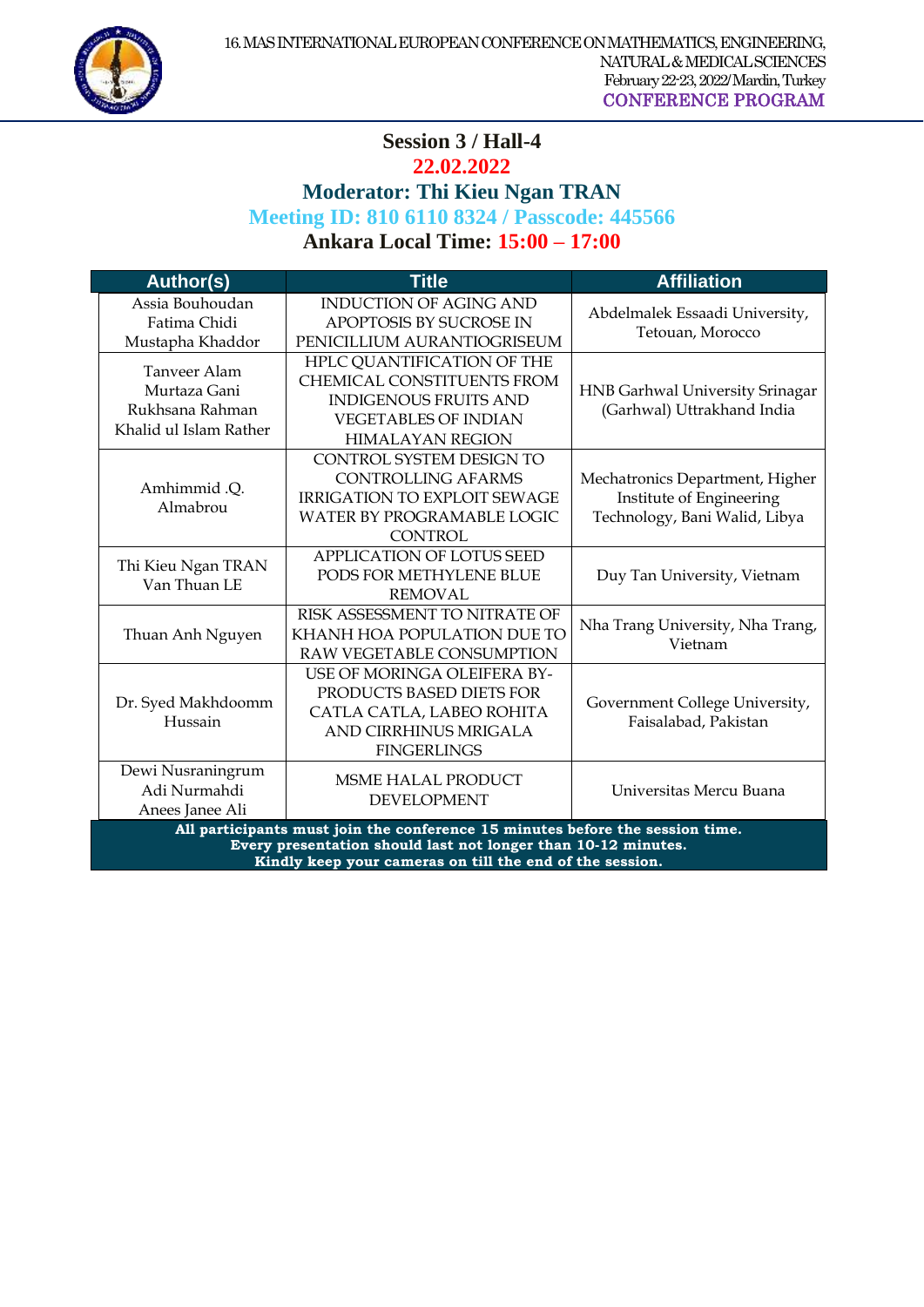

#### $\overline{a}$ **Session 3 / Hall-5 22.02.2022 Moderator: Assist. Prof. Dr. Archana Dixit Meeting ID: 810 6110 8324 / Passcode: 445566 Ankara Local Time: 15:00 – 17:00**

**Author(s) Title Affiliation** Wahid Ullah Dr. Muhammad Asif Jan Dr. Emel Khan IMPROVED FIREFLY ALGORITHM WITH DIFFERENT DISTANCE FORMULAE Kohat University Of Science And Technology, Pakistan Muhammad Ruman Dr. Abid Saeed A FINITE ELEMENT METHOD WITH BERNSTEIN POLYNOMIALS FOR BIHARMONIC EQUATION ON DOMAIN WITH CURVE BOUNDARY Kohat University of Science & Technology, Pakistan Archana Dixit Vinod Kumar Bhardwaj Anirudh Pradhan Symala Krishannair OBSERVATIONAL SIGNATURE IN KANTOWSKI-SACHS F(R) GRAVITY MODEL WITH STRANGE QUARK MATTER GLA University,Mathura-281 406, Uttar Pradesh YIRGA ABEBE BELAY HABTU ZEGEYE OGANEDITSE A. BOIKANYO APPROXIMATION METHODS FOR SOLVING SPLIT EQUALITY OF VARIATIONAL INEQUALITY AND f, g−FIXED POINT PROBLEMS IN REFLEXIVE BANACH SPACES Botswana International University of Science and Technology, Pvt. Bag 0016 Palapye, Botswana Ahmad Sharif A STUDY OF TRAVELLING AND OPTICAL SOLITONS FOR MULTIDIMENSIONAL LANDAU– LIFSHITZ–GILBERT SYSTEM Gonbad Kavous University, Gonbad, Iran Simret Kidane Goitom Máté Papp Márton Kovács Tibor Nagy István Gy. Zsély Tamás Turányi László Pál COMPARATIVE TESTING OF SEVERAL LOCAL AND GLOBAL OPTIMIZATION METHODS ON FITTING OF RATE PARAMETERS OF CHEMICAL KINETICS MODELS ELTE Eötvös Loránd University, Budapest, Hungary Shiva Eshaghi NUMERICAL SCHEME FOR THE FRACTIONAL-ORDER SYSTEM DERIVED FROM THE LORENZ SYSTEM Alzahra University, Tehran, Iran Vidhi Chhillar Izhar Uddin A NEW FIXED POINT ITERATION PROCESS Jamia Millia Islamia, New Delhi, 110025, India **All participants must join the conference 15 minutes before the session time. Every presentation should last not longer than 10-12 minutes.**

**Kindly keep your cameras on till the end of the session.**